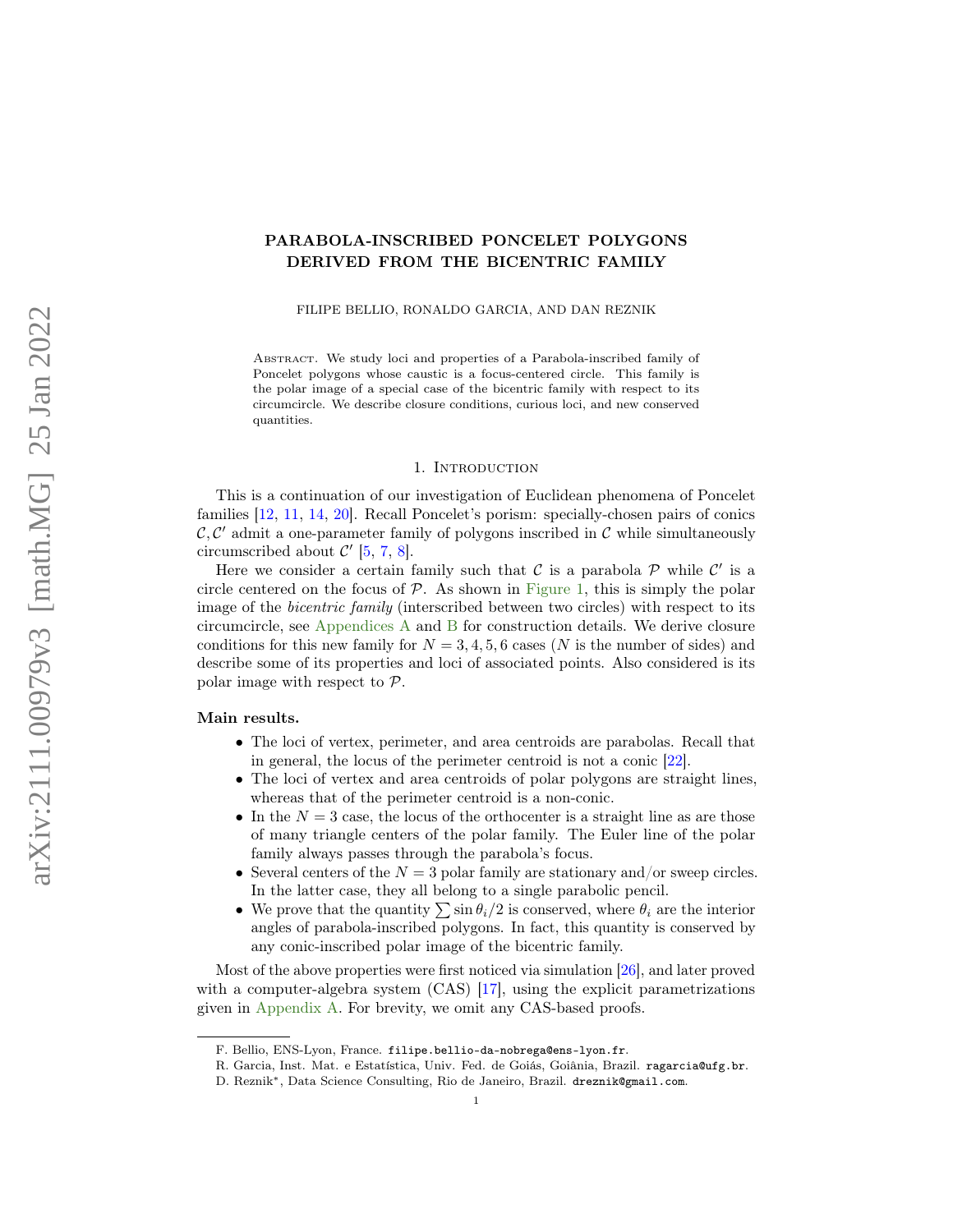<span id="page-1-1"></span><span id="page-1-0"></span>

Figure 1. Several configurations of the parabola-inscribed Poncelet family (green), obtainable as the polar image of the bicentric family (blue) with respect to the outer circle (black), provided the bicentric incircle passes through the circumcenter, see [Appendix B.](#page-17-0) Also shown is the polar family (red) of the parabola-inscribed one with respect to the parabola itself. This family is inscribed in a hyperbola (dark dashed red). So you can think of this trio (blue, green, red) as successive polar images with respect to the outer conic of each preceding family.

Related work. We can roughly divide it into three groups: (i) the study of point loci over certain triangle families [\[18,](#page-19-10) [19,](#page-19-11) [28\]](#page-19-12), (ii) proving that loci of certain Poncelet triangle families are of a given curve type [\[9,](#page-19-13) [13,](#page-19-14) [21,](#page-19-15) [24\]](#page-19-16), and (iii) proving properties and invariants over  $N \geq 3$  Poncelet families [\[2,](#page-18-0) [4,](#page-18-1) [6,](#page-19-17) [22\]](#page-19-7). Also related is the Steiner-Soddy Poncelet family which are the polar image of the so-called Brocard porism with respect to the circumcircle  $[10]$ .

Article organization. In [Sections 2](#page-2-0) and [3](#page-4-0) we examine parabola-inscribed Poncelet triangles (as well as its polar polygons with respect to the parabola), deriving closure conditions and expressions for many of its their triangle center loci. In [Sections 4](#page-9-0) to [6](#page-13-0) we derive geometric closure conditions for  $N = 4, 5, 6$  families, respectively, detecting the abovementioned pattern for the loci of their centroids (as well as in the polar family), followed by conjectured generalizations in [Section 7.](#page-13-1) In [Section 8](#page-14-0) we describe a new quantity conserved by the parabola-inscribed family (and variations thereof).

In [Appendix A](#page-16-0) we provide explicit parametrizations for the vertices of both the  $N = 3$  and  $N = 4$  families, as well as their respective polar families. In [Appendix B](#page-17-0)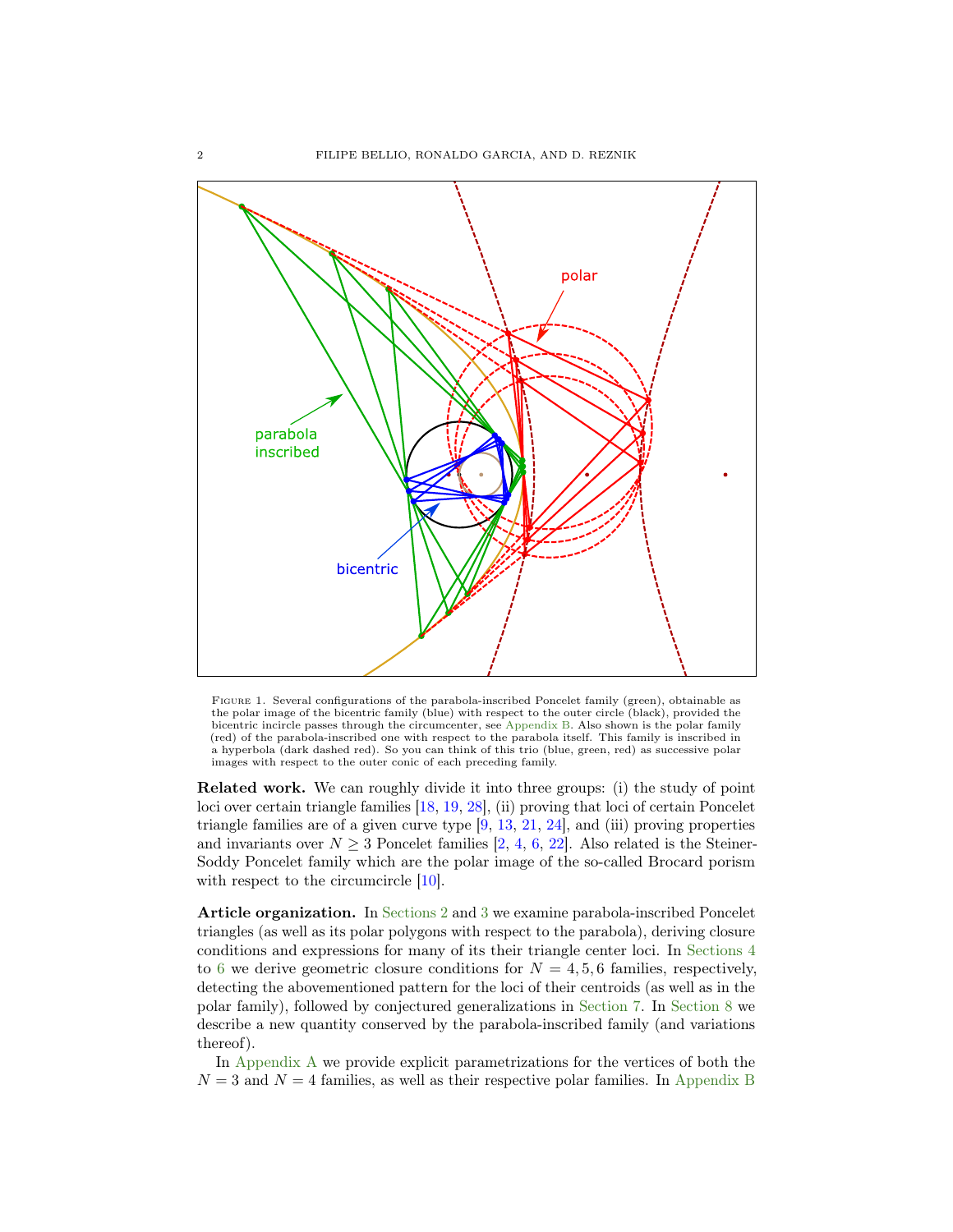<span id="page-2-4"></span><span id="page-2-1"></span>

FIGURE 2. A Poncelet triangle (green) is shown inscribed in a parabola  $P$  (gold), circumscribed about a focus-centered circle (brown). Over the family,  $X_4$  sweeps a line (solid green) parallel to the directrix (dashed gold). The loci of barycenter  $X_2$ , circumcenter  $X_3$ , and Spieker center  $X_{10}$  are coaxial parabolas (blue) with foci on  $F_2$ ,  $F_3$ , and  $F_{10}$ , respectively. Notice the latter coincides with the left extreme of the circular caustic.

we explore the relation of parabola-inscribed families with the traditional bicentric family.

### 2. Loci of parabola-inscribed triangles

<span id="page-2-0"></span>Referring to [Figure 2,](#page-2-1) consider a Poncelet family  $T$  of triangles inscribed in a parabola P, and circumscribed about a focus-centered circle. Let  $F = [-f, 0]$ and  $V = [0, 0]$  denote focus and vertex, respectively, where f is the focal distance. Consider a circle  $\mathcal C$  centered at F with radius r.

<span id="page-2-2"></span>**Proposition 1.** P and C will admit a Poncelet family of triangles iff  $r/f =$ Propositi $2(\sqrt{2}-1)$ .

Proof. Consider the Poncelet triangle with two parallel sides shown in [Figure 3,](#page-3-0) inscribed in the parabola  $y = x^2/(4f)$ , where f is the focal length. At  $x = r$  the parabola must be at  $y = f - r$ , i.e.,  $f - r = \frac{r^2}{4f}$ , and the result follows.  $\Box$ 

2.1. Straight-line orthocenter locus. let  $T$  denote our parabola-inscribed triangle family and  $D$  the directrix of  $P$ . Henceforth we shall adopt Kimberling's notation  $X_k$  to refer to triangle centers [\[16\]](#page-19-19).

<span id="page-2-3"></span>**Proposition 2.** Over  $\mathcal{T}$ , the locus of the orthocenter  $X_4$  is the line parallel to  $\mathcal{D}$ given by  $x = (5 - 2)$ *ver I*, the locus of the orth  $\sqrt{2}$  f, with  $y \in \mathbb{R} \setminus \{\pm 2f/(\sqrt{2} \}$  $2+1)$ .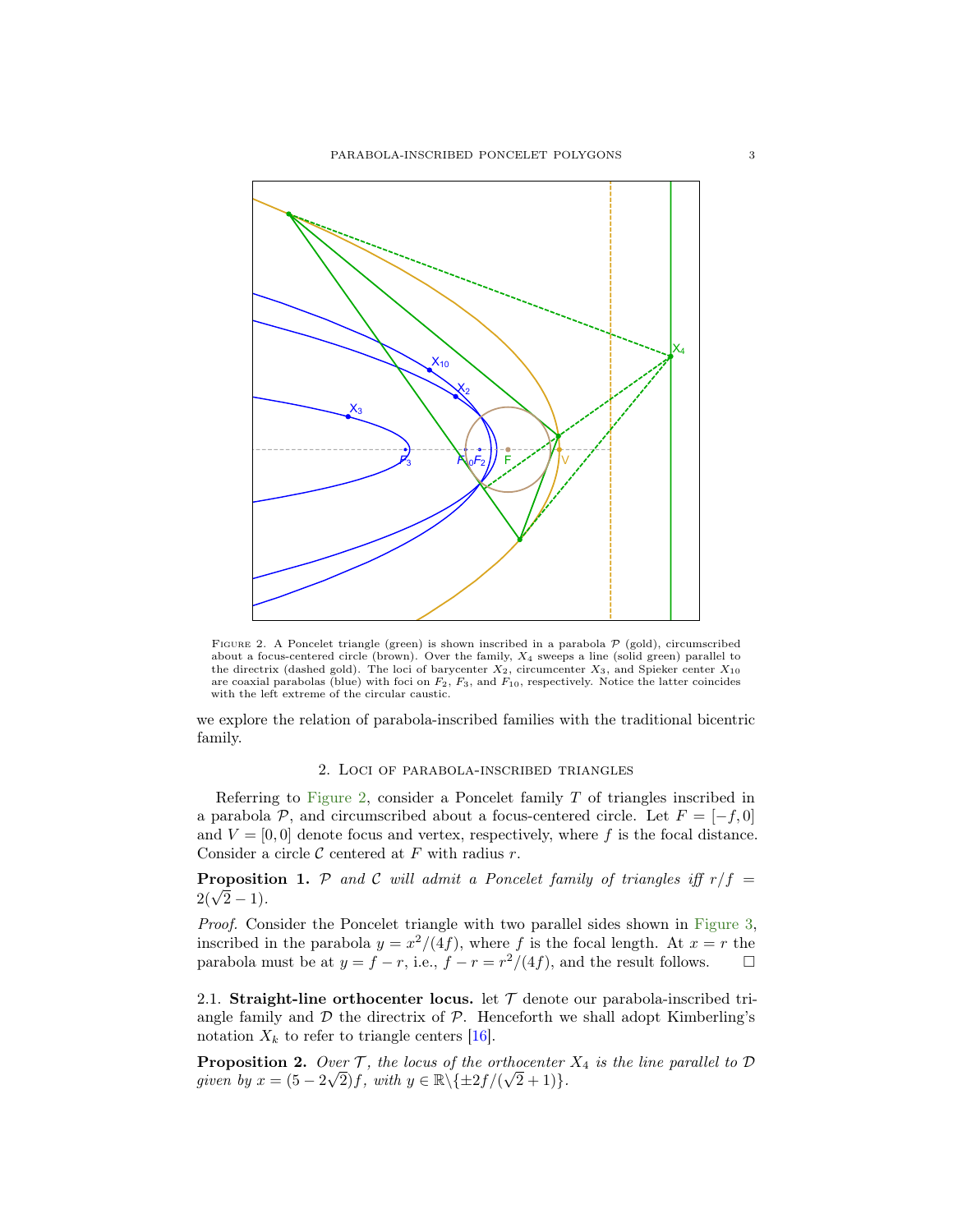<span id="page-3-1"></span><span id="page-3-0"></span>

FIGURE 3. Construction used to derive  $r/f$  in [Proposition 1.](#page-2-2) Side  $P_1P_2$  of the Poncelet triangle is perpendicular to the axis while the other two sides are parallel to it, i.e., vertex  $P_3$  lies on the line at infinity.

The proof below was kindly contributed by Alexey Zaslavsky [\[27\]](#page-19-20):

*Proof.* Let C be the unit circle in the complex plane and  $A, B, C$  the touching points with the sides of the parabola-inscribed triangles. The polar transformation with center  $F$  maps the parabola to a circle with center  $I$  passing through  $F$  and touching AB, BC, CA. Using Euler's formula  $|FI|^2 = r^2 = R(R - 2r)$  [\[25\]](#page-19-21), with  $R = 1$  its radius, and  $r = \sqrt{2} - 1$ . Consider the line FI as the real axis. Since I is  $R = 1$  its radius, and  $r = \sqrt{2} - 1$ . Consider the line  $F1$  as the real axis. Since I is<br>self-conjugated with respect to *ABC*, we have  $a + b + c = 2\sqrt{2} - 2 + (3 - 2\sqrt{2})abc$ , sen-conjugated with respect to ABC, we have  $a + b + c = 2\sqrt{2} - 2 + (\sqrt{2} - 2)abc$ .<br>  $ab + bc + ca = 3 - \sqrt{2} + (2\sqrt{2} - 2)abc$ . The polar images of the altitudes of the original triangle are the common points of  $BC, CA, AB$  with the lines passing through  $F$ , and perpendicular to  $FA$ ,  $FB$ ,  $FC$  respectively. We have to calculate the common point of the line passing through these three points and the real axis. The coordinate functions of this point are symmetric functions in  $a, b, c$ , so we can express them as elementary symmetric functions on said variables, and verify that they are constant.  $\Box$ 

In [Appendix B](#page-17-0) we describe how the parabola-inscribed family is the polar image of the bicentric family with respect to its circumcircle. Referring to [Figure 4,](#page-4-1) [Proposition 2](#page-2-3) is actually a special case of:

**Proposition 3.** The locus of  $X_4$  of an family which is the polar image of  $N = 3$ bicentrics with respect to its outer circle is an ellipse, straight line, or hyperbola if the circumcenter of the bicentric triangle lies in the interior, on top, or outside its incircle.

2.2. Three parabolic loci. Referring to [Figure 2,](#page-2-1) we show below that over  $\mathcal{T}$ , the loci of the barycenter, circumcenter, and Spieker centers are all parabolas. The first and last correspond to the vertex and perimeter centroids of a triangle. This is curious since, in general, the locus of the perimeter centroid of a Poncelet family is not a conic [\[23\]](#page-19-22).

**Proposition 4.** Over  $\mathcal{T}$ , the locus of the barycenter  $X_2$  is a parabola coaxial with  $P$ , with focus  $F_2 = [-f/3, 0]$ , and vertex  $V_2 = [2f(1 - 2\sqrt{2})/3, 0]$ .

**Proposition 5.** Over  $\mathcal{T}$ , the locus of the circumcenter  $X_3$  of  $T$  is a parabola coaxial **Proposition 5.** Over f; the locus of the circumcenter  $X_3$  of I is a parabola coality with  $P$ , with focus  $F_3 = [-f(2\sqrt{2}-3)/2, 0]$ , and vertex  $V_3 = [-f(2\sqrt{2}+3)/2, 0]$ .

**Proposition 6.** Over  $\mathcal{T}$ , the locus of the Spieker center  $X_{10}$  is a parabola coaxial with P, with focus  $F_{10} = [(1 - 2\sqrt{2})f, 0]$  and vertex  $V_{10} = [f(3/2 - 2\sqrt{2}), 0]$ . In particular,  $F_{10} = [-f - r, 0]$ , i.e., it lies on the left extreme of C.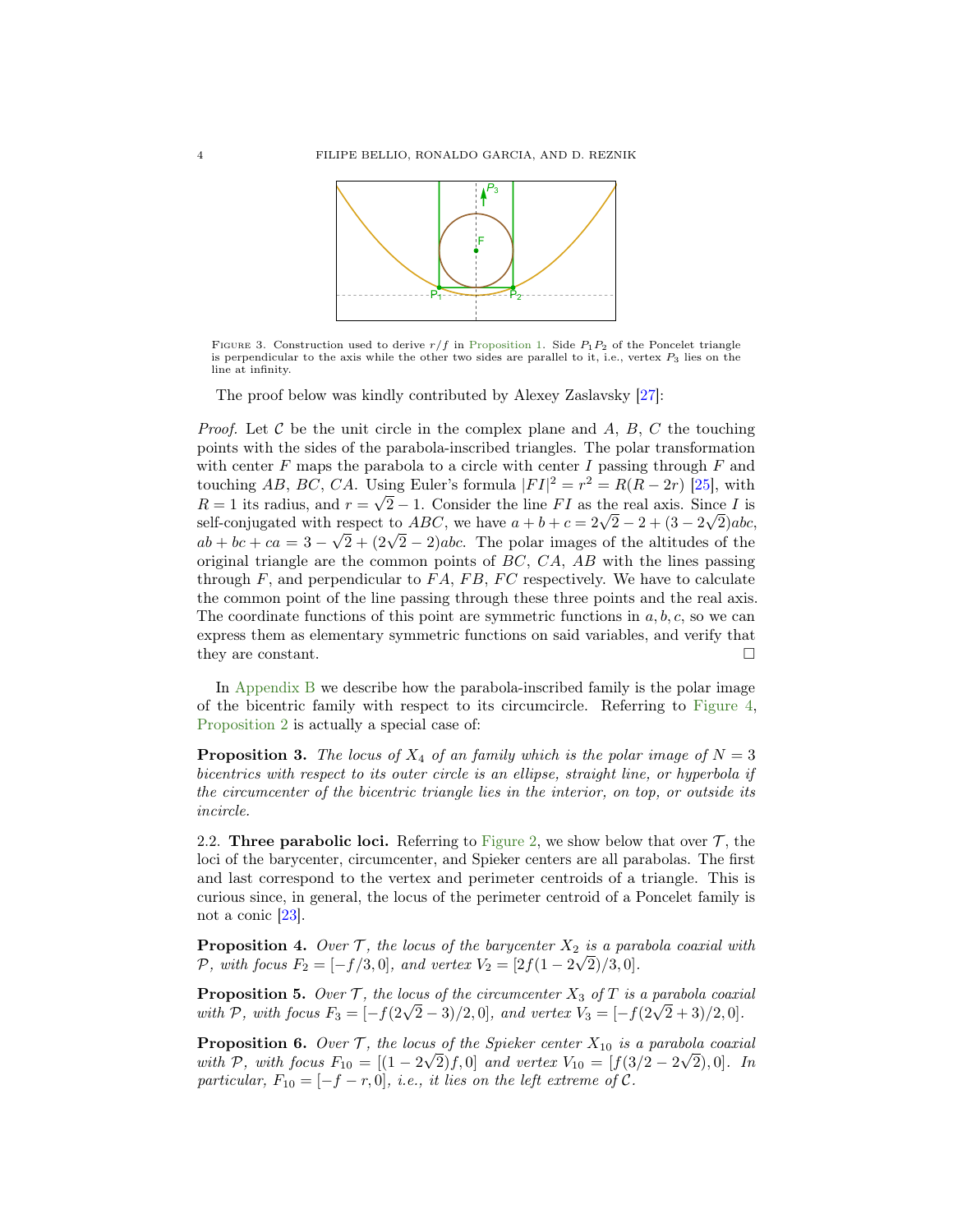<span id="page-4-2"></span><span id="page-4-1"></span>

Figure 4. Consider perturbing to the bicentric family (blue) such that the circumcenter O is interior (resp. exterior) to the incircle, as shown on the left (resp. right). The tangential family (green) becomes ellipse- (resp. hyperbola-) inscribed (gold curve). In the former (resp. latter) case, the locus of the orthocenter  $X_4$  is an ellipse (resp. hyperbola).

3. THE POLAR  $N = 3$  FAMILY

<span id="page-4-0"></span>Referring to [Figure 5,](#page-5-0) let  $T'$  denote the *polar* triangle of a triangle  $T$  in  $\mathcal{T}$ , i.e., whose sidelines are the polars of T with respect to  $P$ . Since T is inscribed in  $P$ these are simply the tangents.

Recall some known properties of the polar triangle with respect to any parabola [\[3\]](#page-18-2): (i) the circumcircle of T' passes through the focus F; (ii) the orthocenter of T' is on the directrix; (iii) its area is half that of the reference triangle.

**Proposition 7.** The  $T'$  family is Ponceletian. It is circumscribed about  $P$  and is inscribed in a hyperbola  $H$  with center  $[f, 0]$ . Its axes are the axis and directrix of  $P$ . Its implicit equation reads

$$
\mathcal{H}: \left(\sqrt{2} + \frac{3}{2}\right) (x - f)^2 - \frac{y^2}{2} - 2f^2 = 0.
$$

3.1. Straight and nearly-straight loci. An enduring conjecture has been that the locus of the incenter  $X_1$  of a Poncelet triangle family can only be a conic if the pair is confocal [\[15\]](#page-19-23).

As shown in [Figure 5,](#page-5-0) over the polars, the locus of the incenter is, to the naked eye, a straight line. However, upon an algebraic investigation:

**Proposition 8.** The locus of the incenter  $X'_1$  of  $T'$  is one of four branches of the following quartic:

$$
X'_1: (-5\sqrt{2} - 6)x^2y^2 + (4\sqrt{2} + 2)f^2x^2 + (10\sqrt{2} + 12)fxy^2
$$
  
 
$$
+ (8\sqrt{2} + 4)f^3x + (3\sqrt{2} - 16)f^2y^2 - 14f^4 = 0.
$$

Specifically, the branch

$$
X'_1 = \left[ \frac{\sqrt{2}y^2 + 2 + 2y^2 - \sqrt{-4y^2 + 4y^4 + 8\sqrt{2} + 8\sqrt{2}y^2 - 2\sqrt{2}y^4}}{\sqrt{2}y^2 - 2 + 2y^2}, y \right],
$$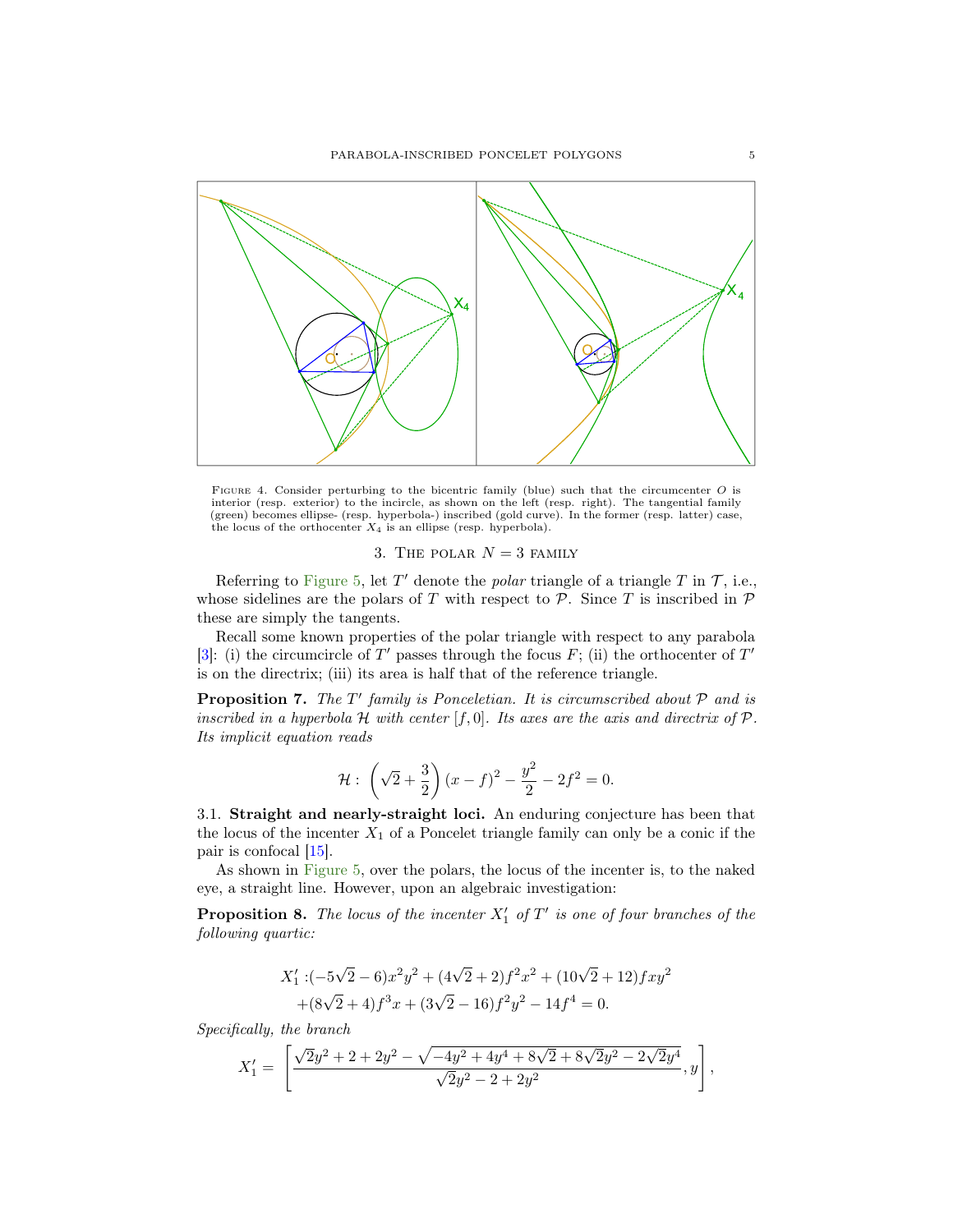<span id="page-5-1"></span><span id="page-5-0"></span>

FIGURE 5. The polar triangle T' (red) with respect to the parabola  $P$  (gold) to which our Poncelet family (green) is inscribed. It is Ponceletian as it is inscribed in a hyperbola (dashed dark red). Well-know properties include (i) the circumcircle (dashed red) passes through the focus F, and<br>(ii) the orthocenter  $X'_4$  lies (and therefore sweeps) the directrix of  $P$  [\[3\]](#page-18-2). Also shown are the<br>visually-straight, though and dashed gold), the latter the directrix itself.

where  $y \neq \pm \sqrt{2} -$ √ 2.

The locus of  $X'_1$  is bounded by two lines parallel to the directrix and approximately  $f/850$  apart, see [Figure 6.](#page-6-0)

Still referring to [Figure 5:](#page-5-0)

**Proposition 9.** The locus of the barycenter  $X'_2$  of  $T'$  is a line parallel to  $D$  and parametrized by

$$
X_2' = \frac{1}{3} \left[ \left( 2\sqrt{2} - 1 \right) f, \frac{(4 - 8\sqrt{2}) f^2 y + y^3}{(8\sqrt{2} - 12) f^2 + y^2} \right].
$$

**Proposition 10.** The locus of the circumcenter  $X'_3$  of  $T'$  is a line parallel to  $D$ and parametrized by

$$
X'_3 = \left[ (\sqrt{2} - 1)f, \frac{(3\sqrt{2} + 2)(2\sqrt{2}y^2 - 28f^2 + y^2)y}{14(y\sqrt{2} - 2f + y)(y\sqrt{2} + 2f + y)} \right].
$$

Referring to [Figure 7,](#page-7-0) the above expressions for  $X'_2$  and  $X'_3$  yield: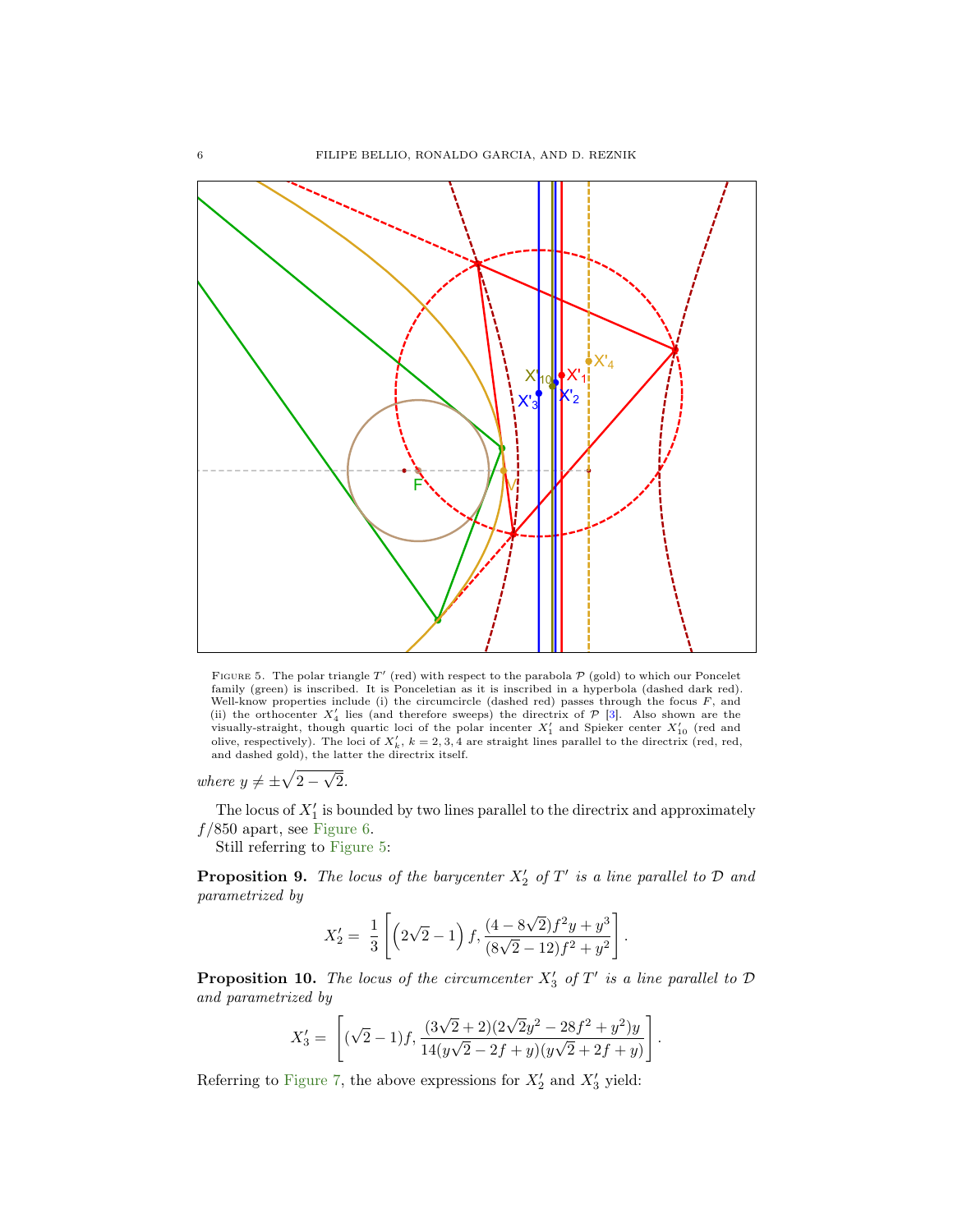<span id="page-6-1"></span><span id="page-6-0"></span>

FIGURE 6. Left: The locus of the polar incenter  $X'_1$  is the branch of a quartic which visually is a straight line. It fits within to lines parallel to the directrix and at a distance of f/850. In the figure the curve is shown at aspect ratio of 28,000. Right: The locus of the polar Spieker center  $\bar{X_{10}}$  (perimeter centroid) is an algebraic curve of degree at least four, bounded by two vertical lines separated by  $f/1700$ . The aspect ratio of the figure is 56,000.

**Corollary 1.** The (varying) Euler line  $X_2'X_3'$  of the polar family passes through the focus  $F = [-f, 0]$  of  ${\mathcal P}.$ 

Still referring to [Figure 7,](#page-7-0) the next 4 propositions were obtains from experimental evidence and verification by CAS:

**Proposition 11.** The locus of the symmedian point  $X'_6$  of  $T'$  is a line parallel to D and parametrized by

$$
X'_6 = \left[ (5 - 3\sqrt{2})f, \frac{(3\sqrt{2} + 4)(2\sqrt{2}y^2 - 28f^2 + y^2)y}{14(y\sqrt{2} - 2f + y)(y\sqrt{2} + 2f + y)} \right].
$$

**Proposition 12.** The locus of  $X'_{10}$  of the polar family is an algebraic curve of degree four given by

$$
X'_{10}:4\left(11\sqrt{2}+16\right)x^4-4\left(3\sqrt{2}+5\right)x^2y^2-4\left(37\sqrt{2}+50\right)fx^3+8\left(2\sqrt{2}+1\right)fxy^2
$$
  
+21\left(5\sqrt{2}+8\right)f^2x^2-4\left(9\sqrt{2}+8\right)f^3x-\left(\sqrt{2}+4\right)f^2y^2+7f^4=0

This locus is tightly bound by the following two lines parallel to the directrix:

$$
x = \left(\sqrt{2} - 1 + \frac{\sqrt{10 - 7\sqrt{2}}}{2}\right)f \text{ and } x = \left(\sqrt{2} - 2^{-1/4}\right)f.
$$

The distance between these lines is approx.  $f/1700$ .

3.2. Stationary points. The circumcenter of the tangential triangle appears as  $X_{26}$  on [\[16\]](#page-19-19).

**Proposition 13.** Point  $X'_{26}$  of  $T'$  is stationary at the focus  $F$  of  $\mathcal{P}$ .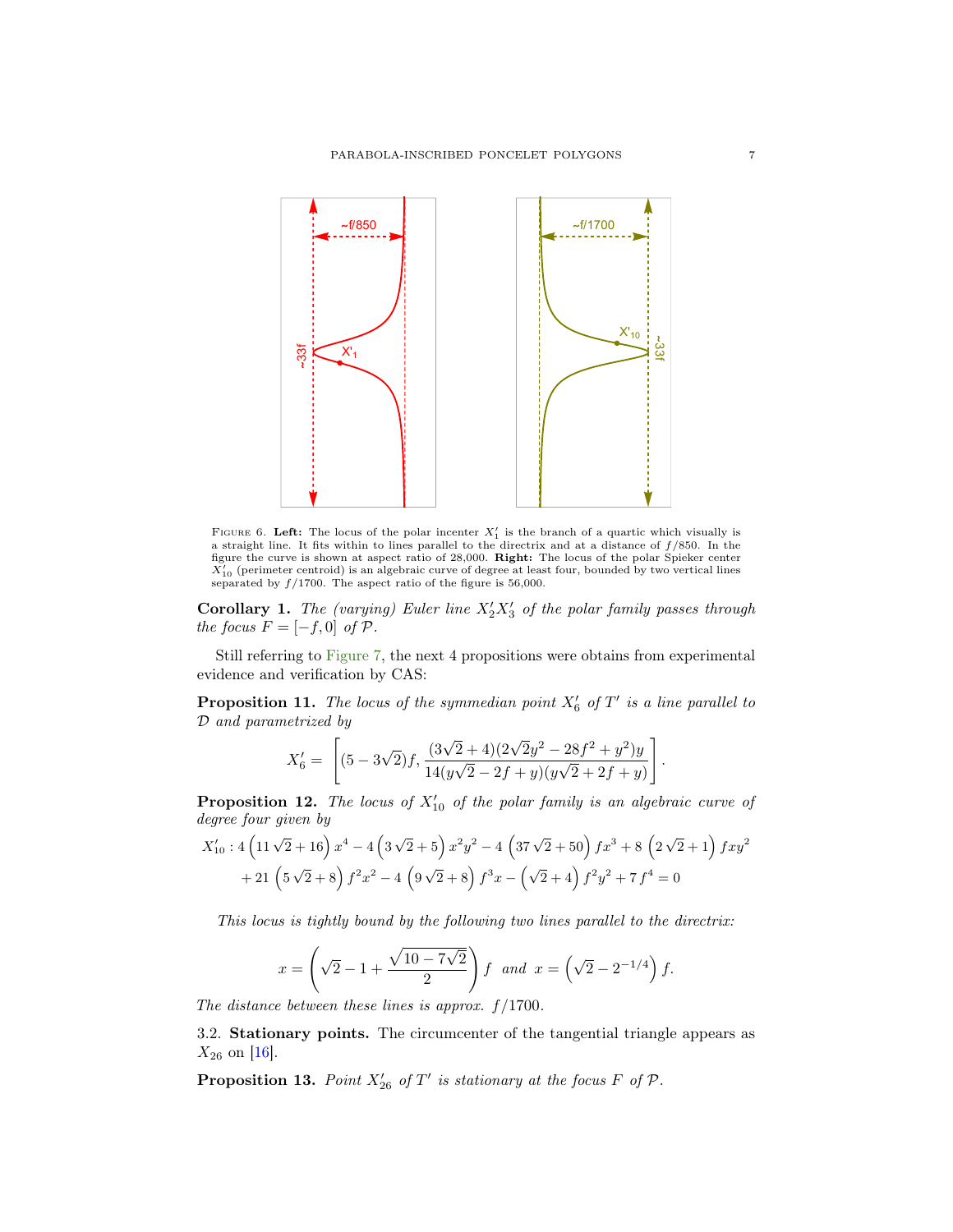<span id="page-7-1"></span><span id="page-7-0"></span>

Figure 7. Over the polar family (red), the Euler line (dashed magenta) will always pass through the focus F of the parabola-inscribed family (green).  $X'_{26}$  (resp.  $X'_{68}$  and  $X'_{110}$ ) remain stationary at the focus  $F$  (resp. the two vertices of the hyperbola to which the polar family is inscribed). Experimentally,  $X_{161}$  is stationary at the intersection of the caustic with the parabola axis farthest from the latter's vertex. Also shown is the Kiepert inparabola (magenta), whose focus is  $X_{110}$  and directrix is the Euler line. Thus the polar family simultaneously inscribes the original parabola (gold) and the Kiepert (magenta). Finally, the figure depicts the circular locus of Steiner point  $X'_{99}$  of the polar family.

Note  $X_{26}$  does not lie in general on the circumcircle of a reference triangle. In our case it does since, as mentioned above, the circumcircle of the polar contains the focus.

The Kiepert parabola of a triangle is an inscribed parabola whose focus is labeled  $X_{110}$  on [\[16\]](#page-19-19). Its directrix is the Euler line [\[25\]](#page-19-21). Referring to [Figure 7:](#page-7-0)

**Proposition 14.** The focus  $X'_{110}$  of the Kiepert parabola (resp. the Prasolov point  $X'_{68}$ ) of the polar family is stationary at the vertex of H farthest (resp. closest) to the focus of P. Furthermore,  $X'_{161}$  is stationary at the intersection of the incircle with the parabola axis farthest from the parabola vertex, i.e., at  $[(1 - 2\sqrt{2})f, 0].$ 

**Observation 1.** Over the polar family, the vertex of its Kiepert parabola sweeps a circle.

3.3. Linear loci galore. Referring to [Figure 8:](#page-8-0)

**Observation 2.** Over the first 1000 triangle centers in  $[16]$ , the following triangle centers of  $T'$  sweep linear loci parallel to  $D: X'_{k}$ ,  $k = 2, 3, 4, 5, 6, 20, 22, 23, 24, 25,$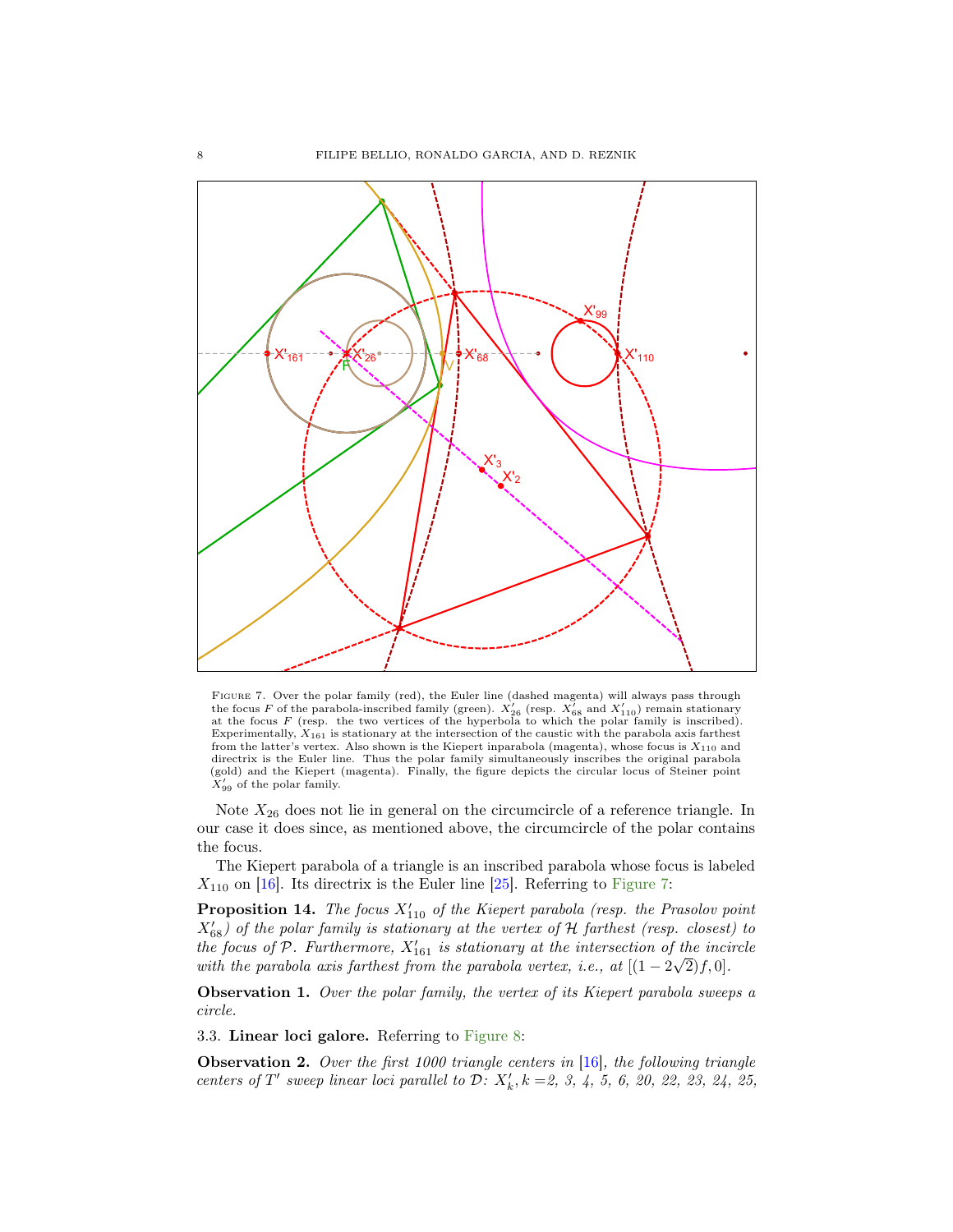<span id="page-8-1"></span><span id="page-8-0"></span>

Figure 8. Many triangle centers of the polar family sweep lines parallel to the directrix. The following are shown:  $X_k$ ,  $k = 2, 3, 4, 5, 6, 20, 22, 24, 25, 49, 51, 52, 54, 64, 66, 67, 69, 74.$ 

49, 51, 52, 54, 64, 66, 67, 69, 74, 113, 125, 140, 141, 143, 146, 154, 155, 156, 159, 182, 184, 185, 186, 193, 195, 206, 235, 265, 323, 343, 368, 370, 373, 376, 378, 381, 382, 389, 394, 399, 403, 427, 428, 468, 546, 547, 548, 549, 550, 567, 568, 569, 575, 576, 578, 597, 599, 631, 632, 858, 895, 973, 974.

3.4. A pencil of circular loci. Referring to [Figure 7:](#page-7-0)

**Proposition 15.** The locus of the Steiner point  $X'_{99}$  is a circle whose center  $O'_{99}$ lies on the axis of  $P$  of radius  $R'_{99}$  such that at its right endpoint it touches  $X'_{110}$ . Explicitly,

$$
O'_{99} = [(6\sqrt{2} - 7)f, 0], \quad R'_{99} = 2f\sqrt{17 - 12\sqrt{2}}.
$$

Referring to [Figure 9:](#page-9-1)

**Observation 3.** Over the first  $1000$  triangle centers in [\[16\]](#page-19-19), the following triangle centers of  $T'$  sweep circular loci with centers on the axis of  $P$  and passing through  $X'_{110}$ :  $X'_k$ ,  $k = 99, 107, 112, 249, 476, 691, 827, 907, 925, 930, 933, 935.$ 

This gives credence to: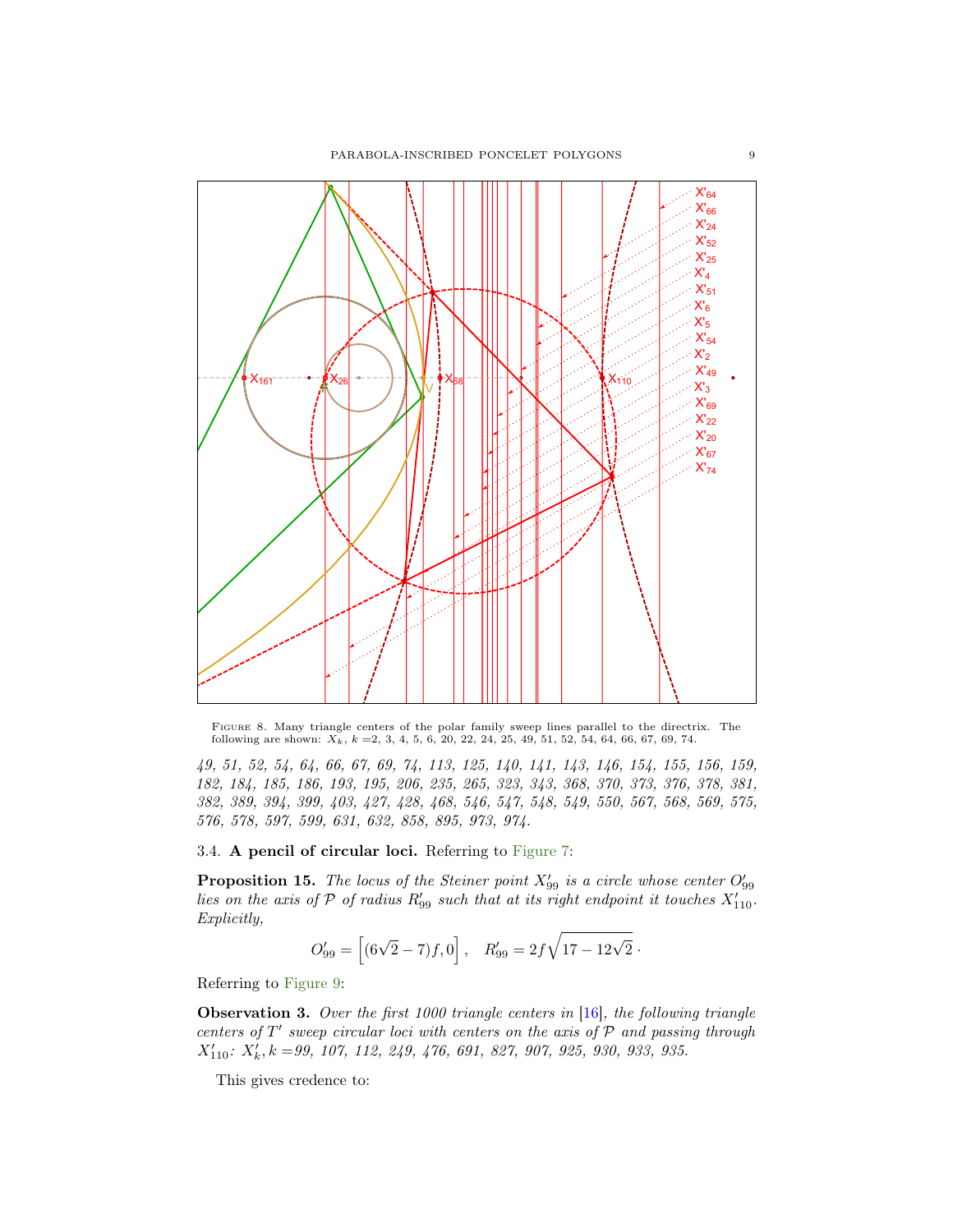<span id="page-9-3"></span><span id="page-9-1"></span>

Figure 9. Over the polar family we find that if a certain triangle center sweeps a circular locus, said locus will be an element of a parabolic pencil with  $X_{110}$  as their common point (not labeled).<br>In the figure the circular loci of  $X_k$ ,  $k = 99$ , 107, 112, 249, 476, 691, 827, 907, 925, 930, 933, 935 are shown. Notice all lie on the dynamically-moving circumcircle (dashed red) except for  $X_{249}$ .

**Conjecture 1.** If the locus of  $X'_k$  is a circle with nonzero radius, it is in the parabolic pencil with  $X_{110}$  as a common point.

### 4. Parabola-inscribed quadrilaterals

<span id="page-9-0"></span>Referring to [Figure 10,](#page-10-0) consider a Poncelet family  $Q$  of quadrilaterals inscribed in a parabola  $P$ , and circumscribed about a focus-centered circle  $C$  of radius r. As before, let f denote the parabola's focal distance, and  $V = [0, 0], F = [-f, 0]$ , its vertex and focus, respectively.

<span id="page-9-2"></span>**Proposition 16.**  $P$  and  $C$  will admit a Poncelet family of convex quadrilaterals iff r/f =  $2\sqrt{\sqrt{5} - 2}$ .

*Proof.* Referring to [Figure 11,](#page-10-1) consider the symmetric Poncelet quadrilateral  $P_i =$ *Froof.* Referring to Figure 11, consider the symmetric Poncelet quadrilateral  $F_i \equiv [x_i, y_i], i = 1, ..., 4$ , inscribed in the parabola  $y = x^2/(4f)$ , i.e.,  $x = 2\sqrt{fy}$ . Clearly,  $y_1 = f - r$ , and  $y_2 = f + r$ . Requiring that  $P_1P_2$  be tangent to C yields the quartic  $r^2 + 4f\sqrt{f^2 - r^2} = 0$ . The claim is the one positive root of this quartic.

Note: more generally, Cayley's conditions may be used to include the non-convex case, see [\[8\]](#page-19-6).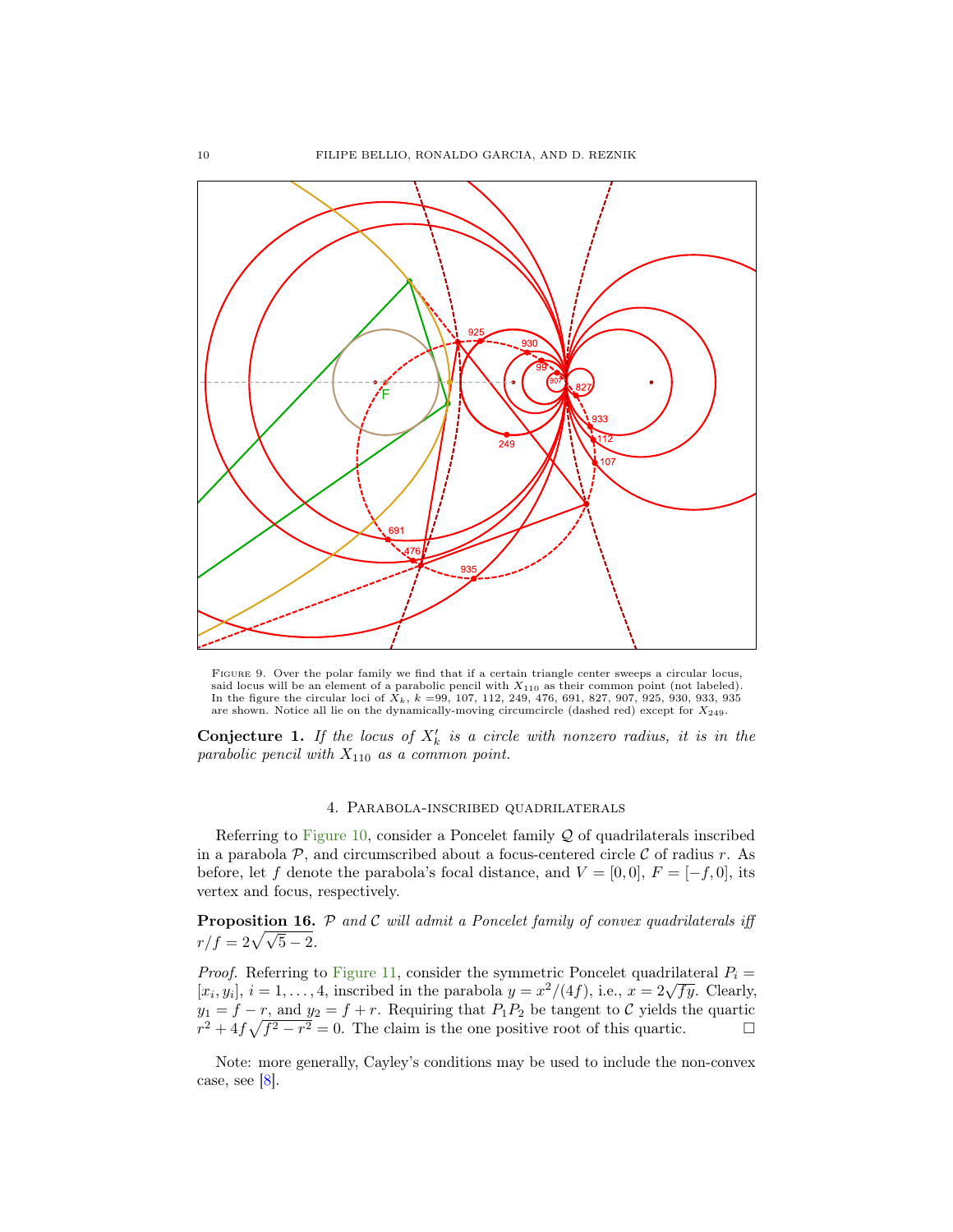<span id="page-10-0"></span>

FIGURE 10. A Poncelet quadrilateral (green) is shown inscribed in a parabola  $P$  (gold) and cir-<br>cumscribed about a focus-centered circle (brown). Over the family, (i) the intersection W of its diagonals (dashed green) is stationary; (ii) the loci of vertex  $C_0$ , perimeter  $C_1$ , and area  $C_2$ , centroids sweep 3 distinct parabolas (blue) coaxial with  $P$  with foci on  $F_0$ ,  $F_1$  and  $F_2$ . Notice the vertex of  $C_0$  is  $F$  and that of  $C_1$  is  $F_0$ . (iii)  $C_0$ ,  $C_2$ ,  $W$  are collinear (dashed blue). Also shown the polar quadrilateral  $Q'$  (red) with respect to  $P$ , inscribed in a hyperbola (dashed, red) centered at  $[f, 0]$ . One observes that: (i) its diagonals (dashed red) also intersect at  $W$ ; (ii) the loci of its vertex  $C'_0$  and area  $C'_2$  centroids are lines (dashed orange) perpendicular to the axis of  $P$ , (iii)  $C'_0, C'_2, W$  are collinear (dashed red); (iv) the locus of the polar perimeter centroid  $C'_1$  is algebraic and of degree 10.

<span id="page-10-1"></span>

FIGURE 11. Construction used to derive  $r/f$  in for parabola-inscribed convex quadrilaterals in [Proposition 16.](#page-9-2)

The next 3 propositions, first identified experimentally, were then confirmed via CAS.

<span id="page-10-2"></span>**Proposition 17.** Over  $Q$ , the two major diagonals  $P_1P_3$  and  $P_2P_4$  intersect at a stationary point  $W = [(2 \frac{u}{\lambda}$  $[5) f, 0].$ 

4.1. The three centroids. Referring to [Figure 10,](#page-10-0) let  $C_0$ ,  $C_1$ , and  $C_2$  denote the vertex, perimeter, and area centroids of the quadrilaterals in Q, respectively.

**Proposition 18.** Over the family,  $C_0$ ,  $C_2$ , and W are collinear.

**Proposition 19.** Over the Poncelet family, the loci of  $C_0, C_1, C_2$  are parabolas coaxial with P, whose foci and vertices locations are listed in [Table 1.](#page-11-0)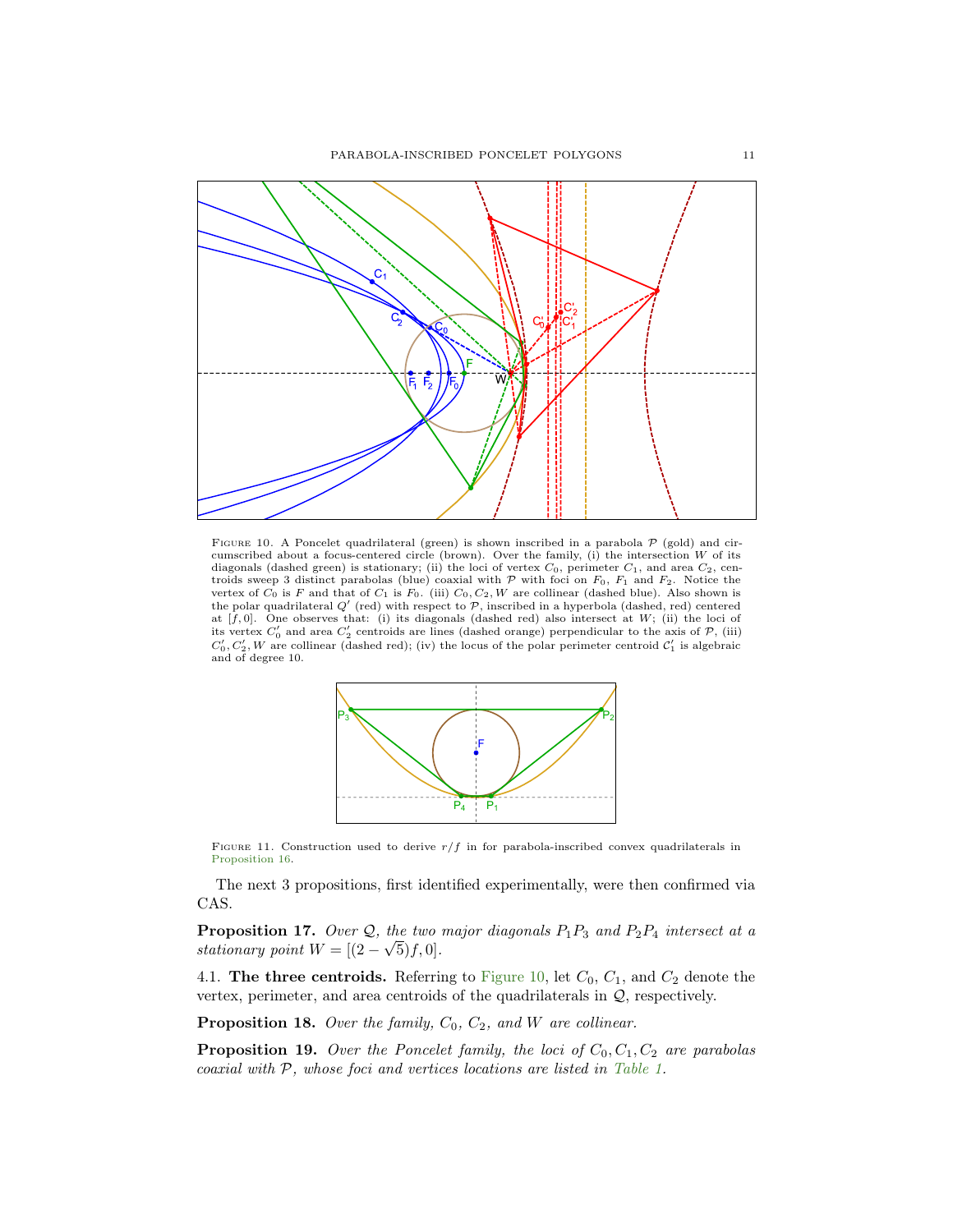<span id="page-11-0"></span>

|       |     |                                       | centroid (N=4)   focal dist.   vertex $x/f$   vtx. $x/f$ (num). |
|-------|-----|---------------------------------------|-----------------------------------------------------------------|
| ∪ò    | f/4 | $-1$                                  |                                                                 |
| $C_1$ | f/2 | $\left(\sqrt{5}-5\right)/2$ -1.381966 |                                                                 |
| Ć۰    | f/3 | $\sqrt{5}/3 - 2$ -1.25464             |                                                                 |

TABLE 1. Location of centroids  $C_0, C_1, C_2$  in the convex  $N = 4$  family .

4.2. The polar quadrilateral. Referring to [Figure 10,](#page-10-0) consider the polar quadrilateral whose sides are the tangents to  $P$  at the vertices of the original family. Let  $P'_i$ ,  $i = 1, ..., 4$  denote its vertices and  $C'_0$ ,  $C'_1$ , and  $C'_2$  denote its vertex, perimeter, and area centroids.

Proposition 20. The locus of the polar quadrilateral's vertices is the hyperbola H given by

$$
\mathcal{H}: \frac{(x-f)^2}{4(\sqrt{5}-2)f^2} - \frac{y^2}{4f^2} - 1 = 0.
$$

with center at [f, 0] and foci  $[f(1 \pm 2\sqrt{\sqrt{5}-1}),0].$ 

Let  $W$  be defined as in [Proposition 17.](#page-10-2) The next two propositions result from visual (and numerical) detection, followed by verification by CAS.

Proposition 21. The two diagonals of the polar quadrilateral intersect at W.

**Proposition 22.** Over the polar quadrilateral family,  $C'_0$ ,  $C'_2$ , and W are collinear.

**Proposition 23.** Over Q, the loci of  $C'_0$  and  $C'_2$  are lines parallel to the parabola's directrix and given by  $C'_0$ :  $x = (3 - \sqrt{5})f/2$ , and  $C'_2$ :  $x = (4 - \sqrt{5})f/3$ .

Rather laborious CAS manipulation yields:

**Proposition 24.** Over  $Q$ , the locus of  $C'_1$  is one connected component of an algebraic curve of degree ten, given by the following equation:

 $C_1'$ :  $\left(1457008\sqrt{5} + 3257968\right) f x^7 y^2 + \left(122156\sqrt{5} + 273148\right) f^2 x^4 y^4 + \left(465164\sqrt{5} + 1040132\right) f^2 x^6 y^2$ 

$$
-\left(96506\sqrt{5}+215698\right)f^{6}x^{2}y^{2}-\left(119256\sqrt{5}+266664\right)f^{3}x^{3}y^{4}+\left(505052\sqrt{5}+1129268\right)f^{5}x^{3}y^{2}
$$

- $+\left(8564\sqrt{5}+19204\right)f^7xy^2-\left(881712\sqrt{5}+1971568\right)x^{10}+\left(43955\sqrt{5}+98289\right)f^4x^2y^4$
- $+\left(24568\sqrt{5}+54936\right)fx^5y^4-\left(7250\sqrt{5}+16210\right)f^5xy^4-\left(1274930\sqrt{5}+2850838\right)f^4x^4y^2$
- $+\left(1235568\sqrt{5}+2762832\right)f^3x^5y^2+\left(4457696\sqrt{5}+9967712\right)fx^9-\left(7787152\sqrt{5}+17412608\right)f^2x^8$
- $+\left(5470456\sqrt{5}+12232344\right)f^3x^7-\left(1690535+755997\sqrt{5}\right)f^4x^6-\left(812098\sqrt{5}+1815898\right)f^5x^5$
- $+\left(330322\sqrt{5}+738968\right)f^6x^4+\left(1002+448\sqrt{5}\right)f^6y^4-\left(228\sqrt{5}+672\right)f^8y^2$
- $-\left(7300\sqrt{5}+16956\right)f^7x^3+\left(2750\sqrt{5}+7150\right)f^9x-\left(16145\sqrt{5}+36103\right)f^8x^2$
- $-\left(84196\sqrt{5}+188268\right)x^6y^4+\left(544928\sqrt{5}+1218496\right)x^8y^2-726f^{10}=0.$

Furthermore,  $C'_1$  is bound by the following two lines parallel to the directrix and ap-Furthermore,  $C_1$  is bound by the following two times parallel to the directrix and approximately  $f/25$  apart:  $x = (5 + \sqrt{2} - \sqrt{5}\sqrt{2} - \sqrt{5}) f/2$ , and  $x = (\sqrt{5}\sqrt{2} - \sqrt{5} - 2)$  $\sqrt{2} + 3$   $f/2$ .

## 5. Parabola-inscribed pentagons

<span id="page-11-1"></span>Referring to [Figure 12,](#page-12-0) consider a family of pentagons inscribed in a parabola  $\mathcal P$ of focal distance f, and circumscribed about a focus-centered circle  $\mathcal C$  of radius r.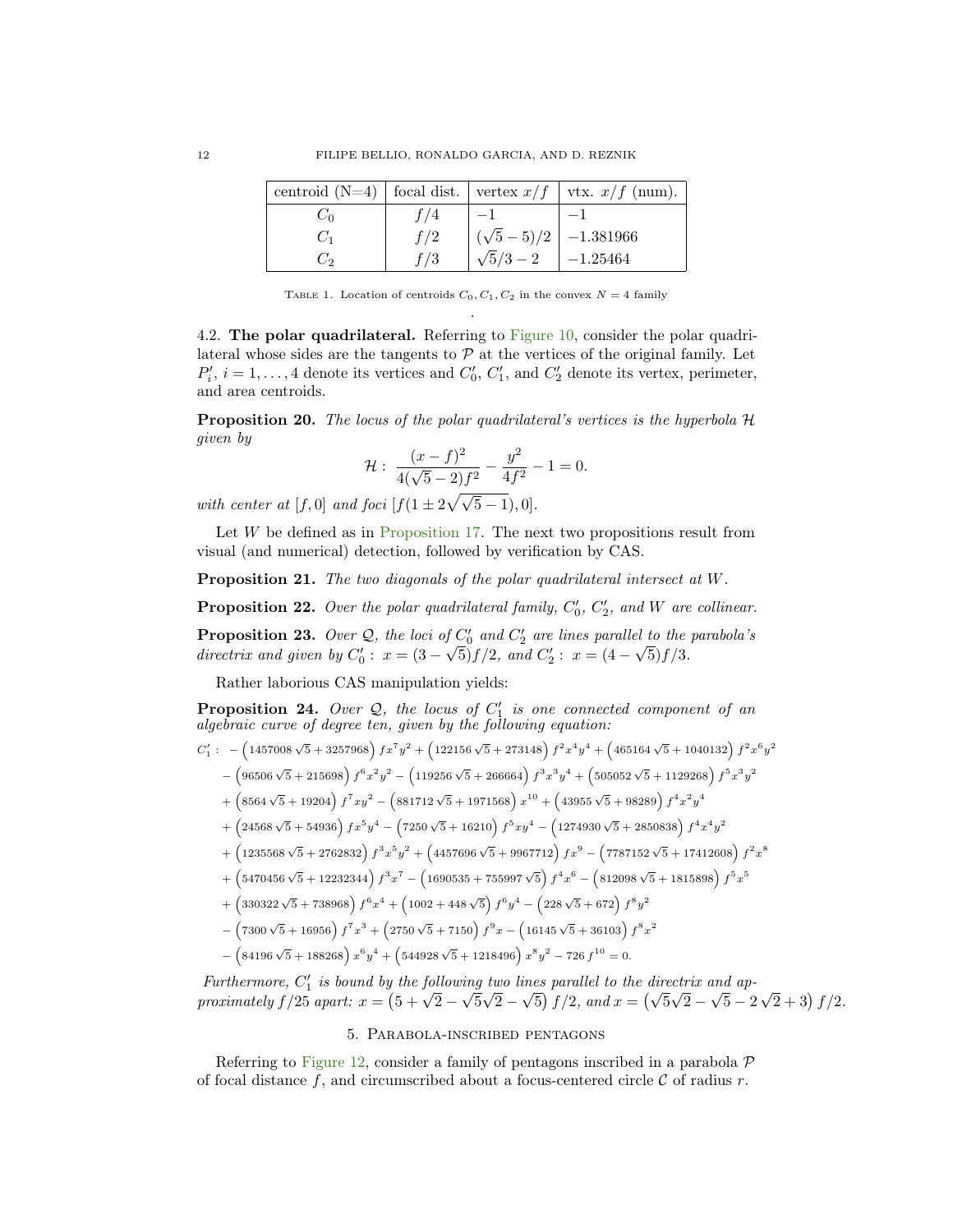<span id="page-12-0"></span>

Figure 12. Parabola-inscribed pentagons (green), and their polar polygon (red). The loci of vertex  $C_0$ , perimeter  $C_1$ , and area centroids  $C_1$  are parabolas (blue) coaxial with  $P$  (gold). Over the polar family,  $C'_0$  and  $C'_2$  are straight lines (dashed orange) perpendicular to the directrix (dashed black). Though the locus of the perimeter centroid  $C'_1$  is indistinguishable from a straight line, it is an algebraic curve of degree likely much higher than 10 (since that is the degree for  $C'_1$  on  $N = 4$ ).

**Proposition 25.** The pair  $P, C$  will admit a Poncelet family of pentagons iff  $r/f$ is the only positive root of the following sextic polynomial  $(r/f \approx 0.995219)$ :

$$
x^{6} + 12x^{5} - 28x^{4} + 32x^{3} + 112x^{2} - 64x - 64 = 0.
$$

*Proof.* Referring to [Figure 13,](#page-13-2) without loss of generality, let  $P$  be the unit parabola  $y = x^2$  with focus  $F = [0, 1/4]$  and let C be a circle of radius r centered at F. Consider the Poncelet pentagon  $P_i$ ,  $i = 1, ..., 5$  with  $P_4$  at infinity, and  $P_1P_2$ horizontal and tangent to  $C$  at  $[0, 1/4 - r]$ . Compute the next Poncelet vertex  $P_3 = [x_3, y_3]$  as the intersection of a tangent to C from  $P_2$  with P. By requiring that  $x_3 = r$ , we obtain the sextic in the claim.

Referring to [Figure 12:](#page-12-0)

Conjecture 2. Over the parabola-inscribed pentagon family, the loci of vertex, perimeter, and area centroids are parabolas coaxial with P.

Conjecture 3. Over the family of polar polygons to parabola-inscribed pentagons, the locus of vertex and area vertices are lines perpendicular to the directrix while that of the perimeter centroid is an algebraic curve of degree at least four.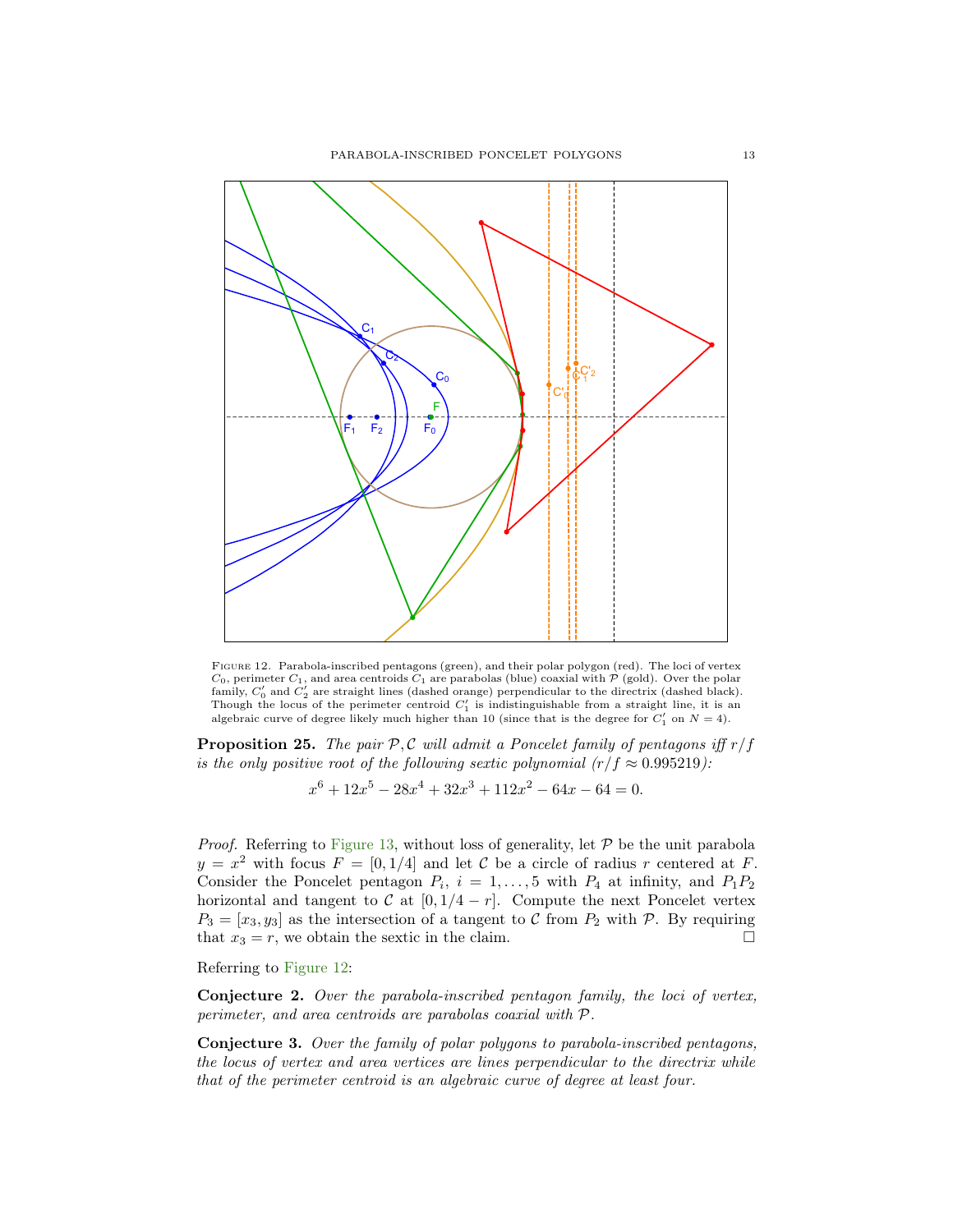<span id="page-13-4"></span><span id="page-13-2"></span>

FIGURE 13. Construction used to derive  $r/f$  in [Proposition 25.](#page-11-1) Top (resp. bottom) shows the complete picture (resp. a detailed view near the vertex)

6. Parabola-inscribed hexagons and summary

<span id="page-13-0"></span>6.1. Hexagons and summary. Referring to [Figure 14,](#page-14-1) we can also consider a family of parabola-inscribed hexagons.

<span id="page-13-3"></span>An analogous construction (based on symmetric configurations) was used to obtain  $r/f$  required for convex  $N = 6$ . A summary of all  $r/f$  thus obtained appears in [Table 2.](#page-13-3)

| Ν | r/f             | $r/f$ (num.) | Cayley |
|---|-----------------|--------------|--------|
| 3 | $2(\sqrt{2}-1)$ | 0.828427     |        |
| 4 | $2\sqrt{5} - 2$ | 0.971737     |        |
| 5 | n/a             | 0.995219     | я      |
| 6 | n/a             | 0.999183     |        |

TABLE 2. Table of  $r/f$  required for closure of convex N-gons inscribed in a parabola, and circumscribed about a focus-centered circle. Algebraic expressions (2nd column) are only possible for  $N = 3, 4$ . The last column shows the number of possible solutions for  $r/f$  if one were to include cases where circle and parabola intersect (the Poncelet polygon may be self-intersecting and/or non-convex). For Cayley's conditions in the general case, see [\[8\]](#page-19-6).

### 7. Generalizing centroidal loci

<span id="page-13-1"></span>Let  $\mathcal R$  be a Poncelet family of N-gons inscribed to a parabola  $\mathcal P$ , and circumscribed about a focus-centered circle C. Experimental the evidence for the  $N = 3, 4, 5, 6$ cases, we propose the following generalizations (reader contributions are encouraged):

Conjecture 4. Over R, for any  $N \geq 3$ , the loci of vertex, perimeter, and area centroids are parabolas coaxial with P.

**Conjecture 5.** Over R and for any  $N \geq 3$ , the loci of vertex and area centroids of the polar polygons with respect to  $P$  are straight lines parallel to the directrix of  $P$ .

Let  $\mathcal{B}'$  be the conic-inscribed polar image of a generic bicentric family of  $N$ -gons with respect to the bicentric circumcircle (see [Appendix B\)](#page-17-0).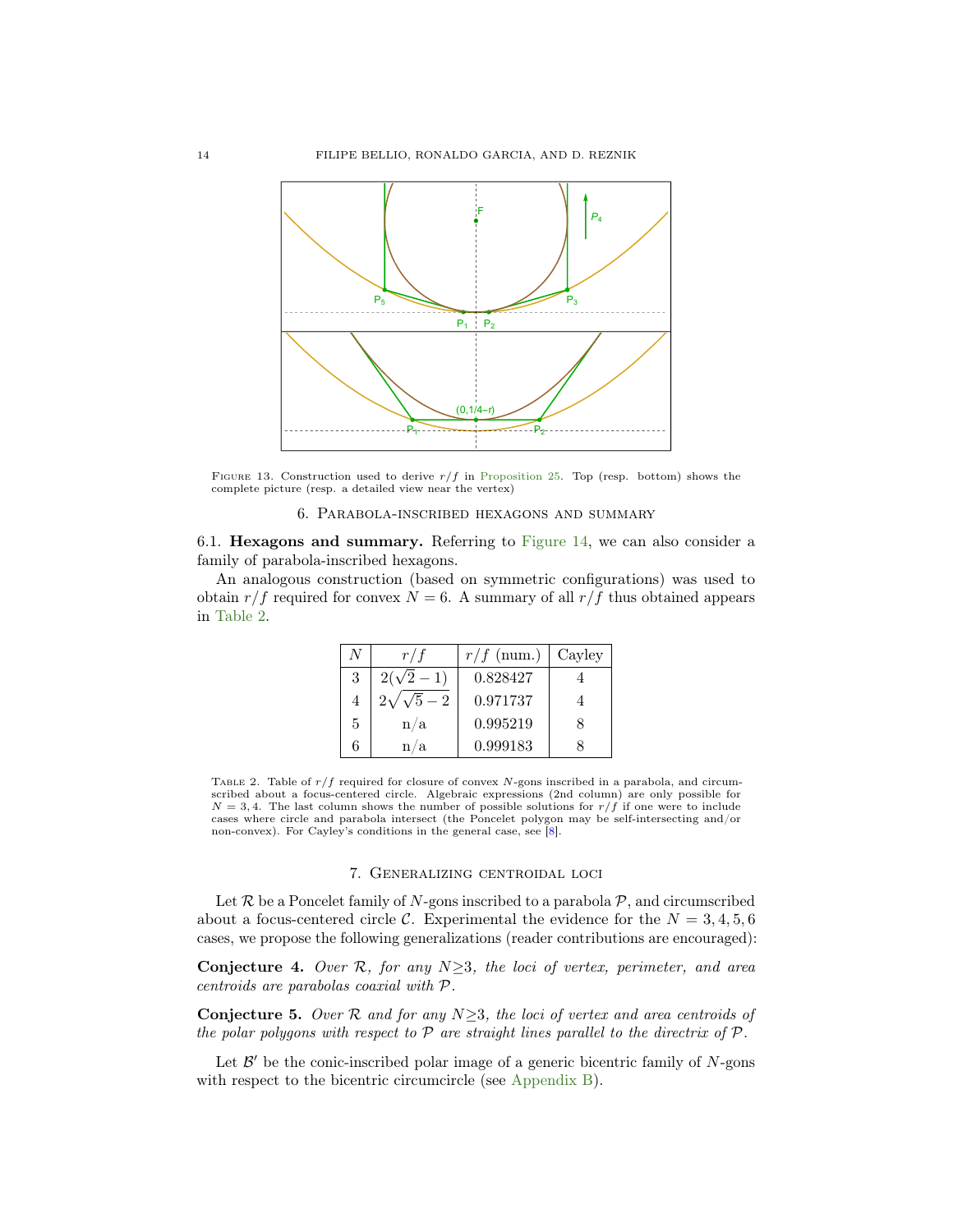<span id="page-14-3"></span><span id="page-14-1"></span>

FIGURE 14. Hexagons (green) inscribed in a parabola  $P$ . As before, the loci of  $C_0$ ,  $C_1$ , and  $C_2$  are parabolas (blue) coaxial  $P$ . Over the polar family (red), the loci of  $C'_0, C'_2$  are lines perpendicular to the axis while that of  $C'_1$  is algebraic, and though visually a straight line, its degree is likely much higher than 10 (since that is the degree for  $C'_1$  on  $N = 4$ ).

Recall that the locus of vertex and area centroids  $C_0, C_2$  are conics over any Poncelet family, while that of the perimeter centroid  $C_1$  is not, in general, a conic [\[22\]](#page-19-7). However, as A. Akopyan reminded us [\[1\]](#page-18-3):

Remark 1. if a polygon circumscribes a circle (of center  $O$ ),  $C_1$ ,  $C_2$ ,  $O$  are collinear and  $(C_1 - O) = (3/2)(C_2 - O)$ .

Therefore, and analogously to [\[10,](#page-19-18) Corollary 2]:

Corollary 2. Over  $\mathcal{B}'$ , the locus of the perimeter centroid is a conic.

Let  $\mathcal{P}'$  be the conic to which  $\mathcal{B}'$  is inscribed.

**Conjecture 6.** Over the polar polygons of  $\mathcal{B}'$  with respect to  $\mathcal{P}'$ , the locus of the perimeter centroid is never a conic.

# 8. A conserved quantity

<span id="page-14-0"></span>As in [Appendix B,](#page-17-0) let  $\beta$  denote a bicentric family of N-gons inscribed to a circle  $\mathcal{C} = (O, R)$ , and circumscribed about a second, nested circle  $\mathcal{C}'$ . Let  $d_i$  denote the perpendicular distance from the bicentric circumcenter O to side  $P_i P_{i+1}$ .

Referring to [Figure 15:](#page-15-0)

<span id="page-14-2"></span>**Lemma 1.** Over B, the quantity  $\sum d_i$  is conserved.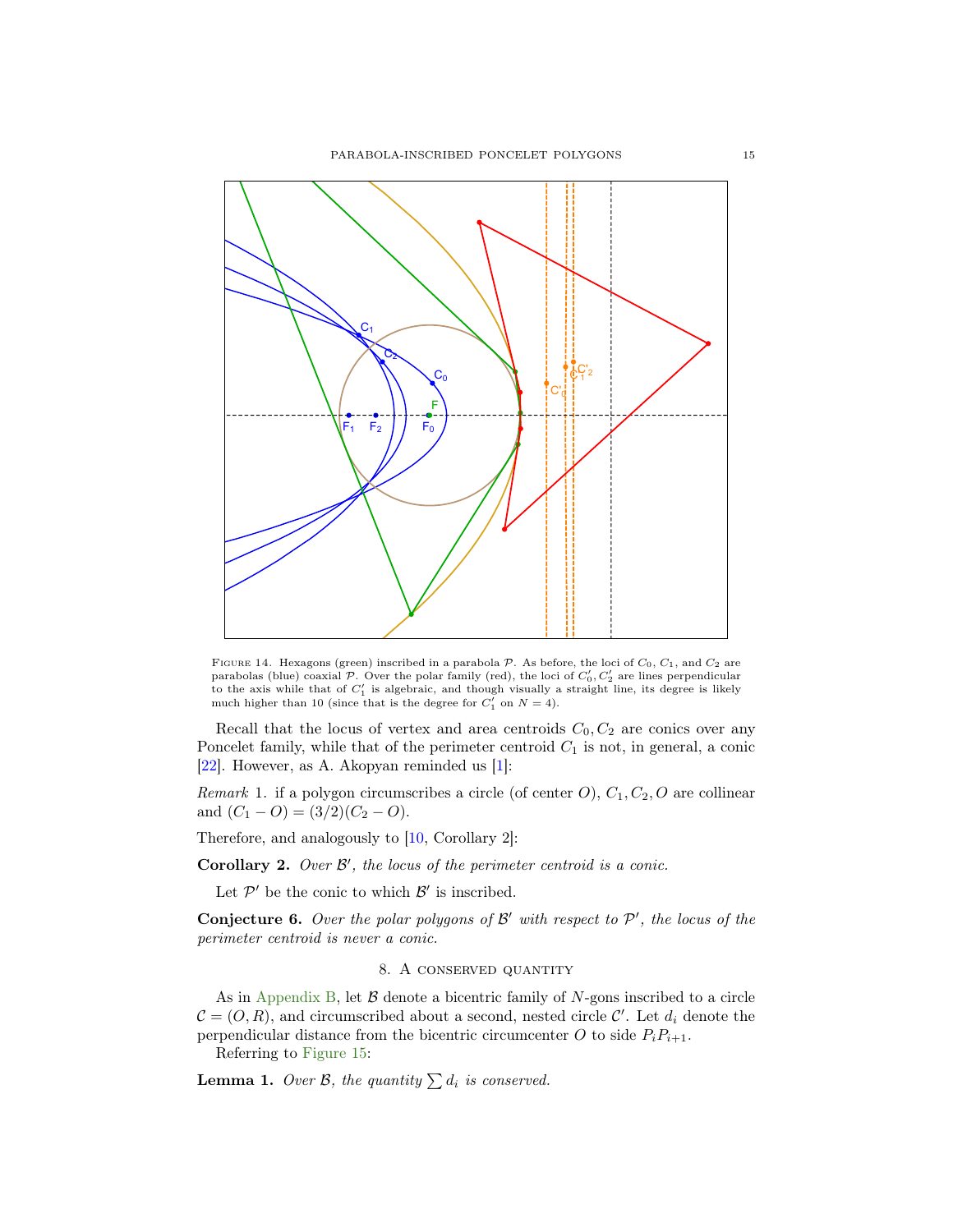<span id="page-15-1"></span><span id="page-15-0"></span>

FIGURE 15. An  $N = 4$  bicentric polygon is shown (blue). Without loss of generality, in the case shown the circumcenter O is interior to the incircle, i.e., the polar family (green) is ellipse-inscribed. Also shown is the pedal polygon (pink) with respect to a point P in the interior of the circumcircle and the unit vectors (brown) along each perpendicular dropped from P onto the sides.

The argument below was kindly provided by A. Akopyan [\[1\]](#page-18-3).

*Proof.* The above statement is equivalent to stating that over  $\beta$  the sum of unit vectors from a point P in the direction perpendicular to bicentric sides is constant. In turn, the latter is a corollary of the well-known fact that over  $B$ , the centroid of the touchpoints of sidelines with  $\mathcal{C}'$  is stationary.

Let  $\theta_i$ ,  $i = 1, ..., N$ , denote the angles interior to a polygon  $\beta$ .

**Proposition 26.** For all N, the porism of polygons polar to  $\beta$  with respect to its circumcenter conserves  $\sum_{i=1}^{N} \sin \theta_i/2 = (1/R) \sum d_i$ .

*Proof.* The vertices of the tangential polygon are the poles of each side of  $B$  with respect to the circumcircle. Therefore, said vertices are at a distance  $D_i = R^2/d_i$ from the O. Since  $\sin \theta_i/2 = R/D_i = d_i/R$ , per [Lemma 1,](#page-14-2) the claim follows.  $\square$ 

Note that in general,  $\theta_i$  is the directed angle  $P_{i-1}P_iP_{i+1}$ . In the case when  $r < d$ , the tangential polygon will be inscribed in two branches of a hyperbola. There are only two cases: Either (i) all vertices lie on a first proximal branch of the hyperbola, or (ii) all but one vertex  $P_k$  will lie on said branch, with  $P_k$  lying on the distal branch. In case (i), all  $\theta_i$  are positive whereas in (ii) all are positive except for  $\theta_k$ . Furthermore, in this case, the supplement of angles  $\theta_{k-1}$  and  $\theta_{k+1}$  need to be used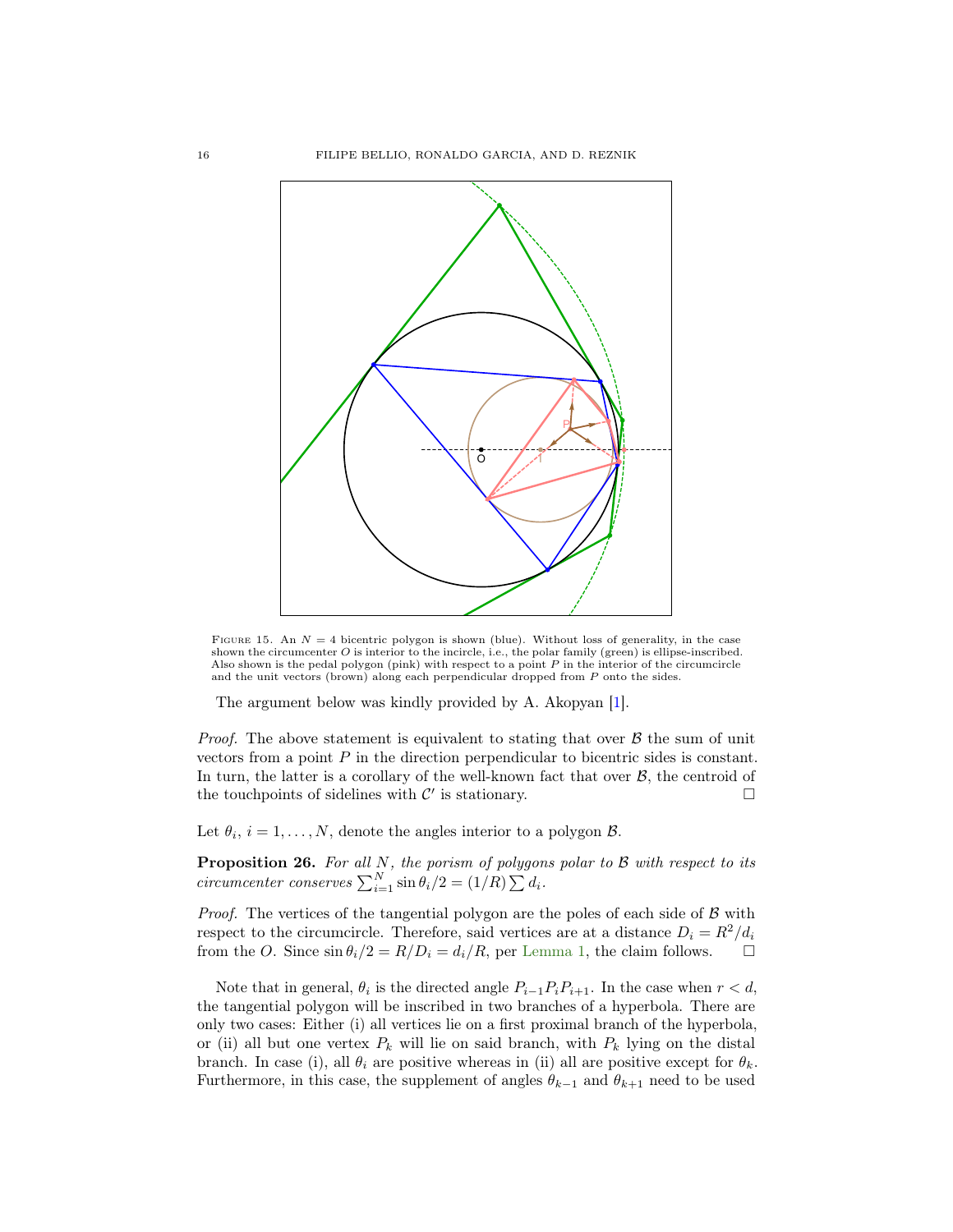in the sum. So the invariant sum becomes

$$
\sin\frac{\theta_1}{2} + \dots + \sin\frac{\pi - \theta_{k-1}}{2} - \sin\frac{\theta_k}{2} + \sin\frac{\pi - \theta_{k+1}}{2} + \dots + \sin\frac{\theta_N}{2} =
$$
  

$$
\sin\frac{\theta_1}{2} + \dots + \cos\frac{\theta_{k-1}}{2} - \sin\frac{\theta_k}{2} + \cos\frac{\theta_{k+1}}{2} + \dots + \sin\frac{\theta_N}{2}
$$
.

#### **ACKNOWLEDGEMENTS**

We would like to thank A. Akopyan, B. Gibert, P. Moses, and A. Zaslavsky for their invaluable help with questions and proofs. The second author is fellow of CNPq and coordinator of Project PRONEX/ CNPq/ FAPEG 2017 10 26 7000 508.

# Appendix A. Vertex parametrizations

<span id="page-16-0"></span>A.1. **Parabola-inscribed triangles.** A 3-periodic orbit  $P_i = [x_i, y_i] = [-y_i^2/(4f), y_i]$ is such that

$$
y_2 = \frac{2(1-\sqrt{2})(4fy_1 + \Delta)f}{8f^2\sqrt{2} - 12f^2 + y_1^2}, \quad y_3 = \frac{2(\sqrt{2}-1)f\Delta}{8f^2\sqrt{2} - 12f^2 + y_1^2},
$$

where  $\Delta = \sqrt{16(8\sqrt{2}-11)f^4 + 8f^2y_1^2 + y_1^4}$ .

A.2. Hyperbola-inscribed polar triangles. A 3-periodic orbit  $Q_i = [q_{1,i}, q_{2,i}]$ is such that

$$
Q_1 = \left(1 + \sqrt{2}\right) \left[ \frac{(4 fy_1 + \Delta) y_1}{2(2\sqrt{2} + 3)y_1^2 - 8f^2}, \frac{\left(1 + \sqrt{2}\right) y_1^3 - 4\left(1 + \sqrt{2}\right) f^2 y_1 - 2\Delta f}{2(2\sqrt{2} + 3)y_1^2 - 8f^2} \right],
$$
  
\n
$$
Q_2 = \left(1 + \sqrt{2}\right) \left[ \frac{(4 fy_1 - \Delta) y_1}{2(2\sqrt{2} + 3)y_1^2 - 8f^2}, \frac{\left(1 + \sqrt{2}\right) y_1^3 - 4\left(1 + \sqrt{2}\right) f^2 y_1 + 2\Delta f}{2(2\sqrt{2} + 3)y_1^2 - 8f^2} \right],
$$
  
\n
$$
Q_3 = \left(1 + \sqrt{2}\right) \left[ \frac{\left(5 - 3\sqrt{2}\right) \left((1 + 2\sqrt{2})y_1^2 - 28f^2\right) f}{7\left((3 + 2\sqrt{2})y_1^2 - 4f^2\right)}, -\frac{8f^2 y_1}{(3 + 2\sqrt{2})y_1^2 - 4f^2} \right],
$$

where  $\Delta = \sqrt{y_1^4 + 8f^2y_1^2 + 16(8\sqrt{2} - 11)f^4}.$ 

A.3. Parabola-inscribed quadrilaterals. A 4-periodic orbit  $P_i = [x_i, y_i] =$  $\left[-\frac{1}{4f}y_i^2, y_i\right]$  is such that:

$$
y_2 = \frac{\left(2\sqrt{\sqrt{5}-2}\,\Delta_1 + 4\,f\,y_1\,\left(3-\sqrt{5}\right)\right)f}{4\,f^2\sqrt{5}-8\,f^2-y_1^2}, \quad y_3 = \frac{4\left(2-\sqrt{5}\right)f^2}{y_1},
$$

$$
y_4 = -\frac{\left(2\sqrt{\sqrt{5}-2}\,\Delta_1 + 4\,f\,y_1\,\left(\sqrt{5}-3\right)\right)f}{4\,f^2\sqrt{5}-8\,f^2-y_1^2},
$$

where  $\Delta_1 = \sqrt{y_1^4 + 8 f^2 y_1^2 + 16 (9 - 4)}$ √  $\overline{5}$ )  $f^4$ .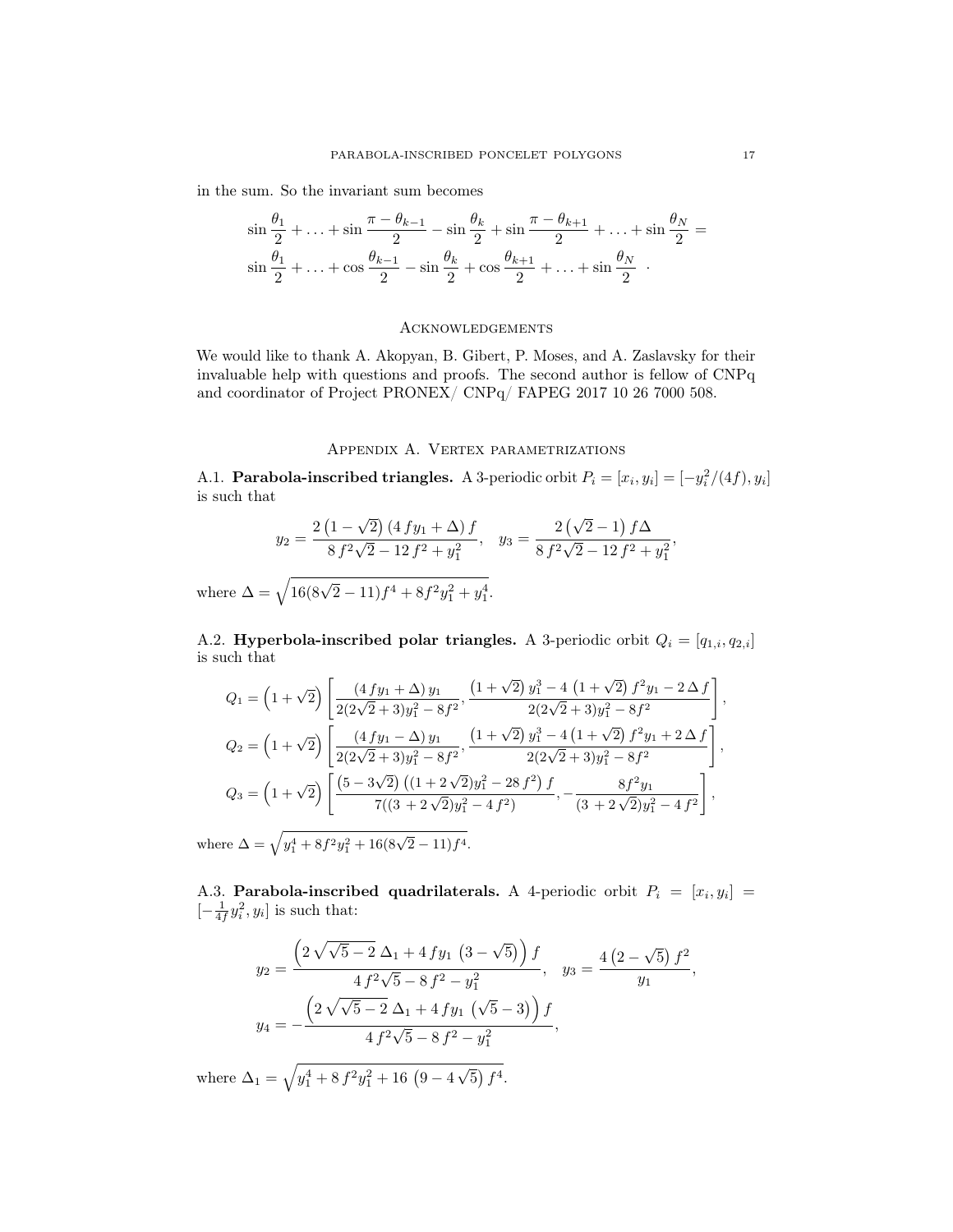<span id="page-17-2"></span><span id="page-17-1"></span>

FIGURE 16. The bicentric family is a family of Poncelet polygons interscribed between two circles.<br>Shown are the  $N = 4$  (left) and  $N = 5$  (right) convex cases.

A.4. Hyperbola-inscribed polar quadrilaterals. A 4-periodic orbit  $P_i = [p_i, q_i]$ is such that:

$$
p_1 = \frac{\sqrt{\sqrt{5}-2} \left(\Delta_1 + 6 f y_1 \sqrt{5} \sqrt{\sqrt{5}-2} + 14 f y_1 \sqrt{\sqrt{5}-2}\right) y_1}{4 y_1^2 + 2 y_1^2 \sqrt{5} - 8 f^2}
$$
  
\n
$$
q_1 = \frac{\left(2 \sqrt{\sqrt{5}+2} \Delta_1 f + 4 f^2 y_1 - y f^3\right) \left(4 f^2 \sqrt{5} + 8 f^2 + y_1^2\right)}{32 f^4 - 32 f^2 y_1^2 - 2 y_1^4}
$$
  
\n
$$
p_2 = \frac{2 \sqrt{\sqrt{5}-2} \left(\Delta_1 + 2 \sqrt{2} (\sqrt{5}-1) y_1\right) \left((\sqrt{5}-2) y_1^2 + 4 f^2\right) f^2}{y_1 \left(16 f^4 - 16 f^2 y_1^2 - y_1^4\right)}
$$
  
\n
$$
q_2 = \sqrt{\sqrt{5}+2} \left(y_1 \Delta_1 + 2 \sqrt{\sqrt{5}+2 f y_1^2 - 8 \left(\sqrt{5}-2\right)^{3/2} f^3\right) \left((\sqrt{5}-2) y_1^2 + 4 f^2\right) f
$$
  
\n
$$
p_3 = \frac{-2 \sqrt{\sqrt{5}-2} \left(\Delta_1 - 2 \sqrt{2} \sqrt{\sqrt{5}-1 f y_1}\right) \left(y_1^2 \sqrt{5} + 4 f^2 - 2 y_1^2\right) f^2}{y_1 \left(16 f^4 - 16 f^2 y_1^2 - y_1^4\right)}
$$
  
\n
$$
q_3 = \frac{-\sqrt{\sqrt{5}+2} \left(y_1 \Delta_1 - 2 \sqrt{\sqrt{5}+2 f y_1^2 + 8 \left(\sqrt{5}-2\right)^{3/2} f^3\right) \left((\sqrt{5}-2) y_1^2 + 4 f^2\right) f}{y_1 \left(16 f^4 - 16 f^2 y_1^2 - y_1^4\right)}
$$
  
\n
$$
p_4 = \frac{\sqrt{\sqrt{5}-2} \left(\Delta_1 - 2 \sqrt{2} (\sqrt{5}-1) f y_1\right) \left((\sqrt{5}-2) y_1^2 + 4 f^2\right) y_1}{y
$$

## Appendix B. Relation to the bicentric family

<span id="page-17-0"></span>Referring to [Figure 16,](#page-17-1) the bicentric family  $\beta$  of N-gons is a family of Poncelet N-gons inscribed in a circles  $\mathcal{C} = (O, R_b)$ , and circumscribed about another circle  $\mathcal{C}' = (O', r_b)$ . Let  $d = |O - O'|$ . Relations between  $d, R, r_b$  are known for many "low N" and are listed in [\[25,](#page-19-21) Poncelet's porism].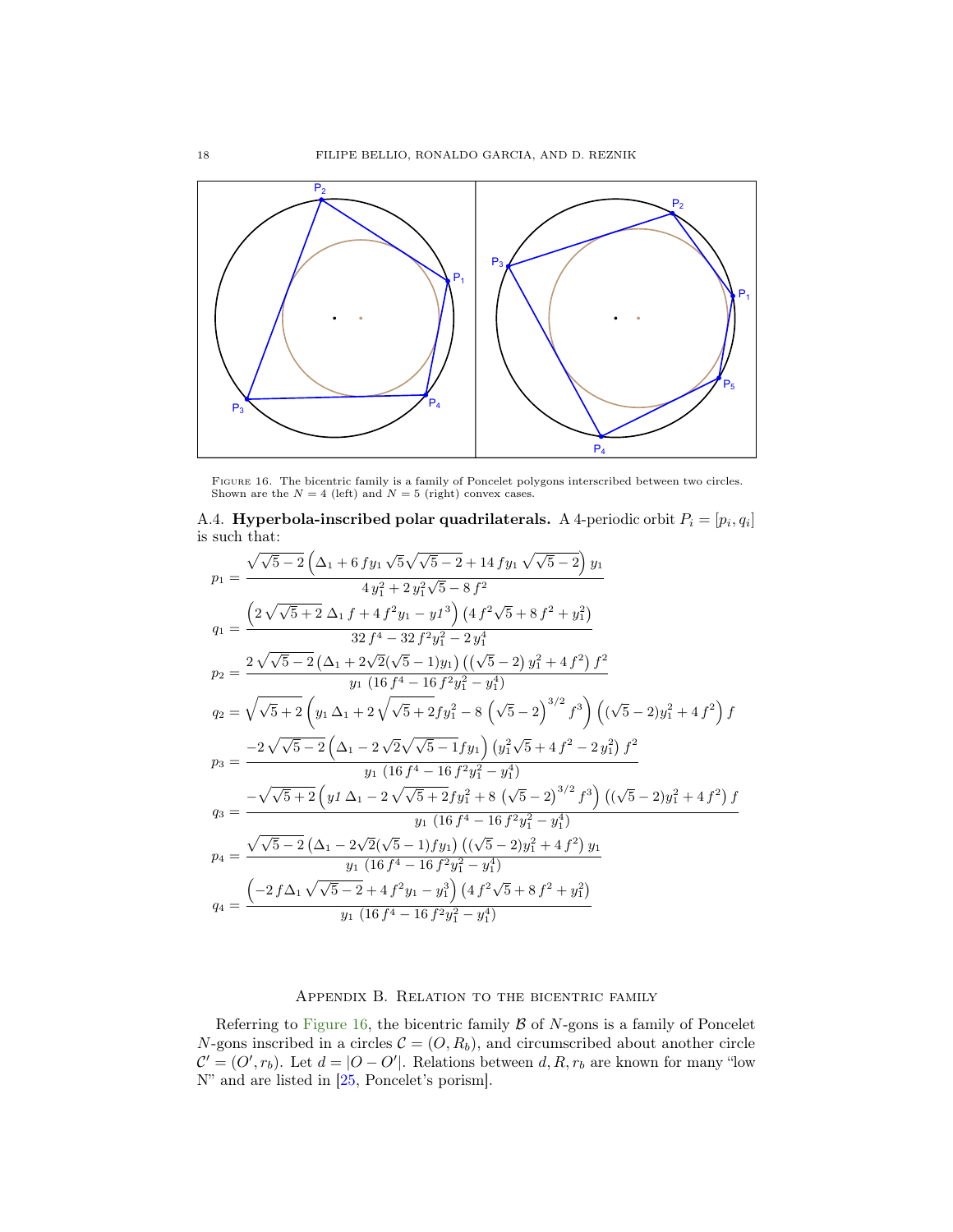<span id="page-18-4"></span>

FIGURE 17. If the circumcenter O is exterior to the incircle of a bicentric polygon (blue), the polar (i.e., tangential) family will be hyperbola (gold) inscribed. Over the family there are two configurations: (i) solid green: all vertices lie on one branch of the hyperbola; (ii) dashed green: all but one vertex lie on the branch proximal to the incenter, while a lone one lies on the opposite branch.

**Definition 1** (Polar polygon). Given a polygon  $P$ , its polar polygon  $P'$  with respect to a conic  $\mathcal C$  is bounded by the tangents to  $\mathcal C$  at the vertices of  $\mathcal P$ .

**Proposition 27.** The polar family  $\mathcal{B}'$  of  $\mathcal{B}$  with respect to  $\mathcal{C}$  is an ellipse, parabola, or hyperbola-inscribed if  $d$  is smaller, equal, or greater than  $R'$ , respectively  $(O \; is$ interior, on the boundary, or exterior to  $C'$ , respectively). Furthermore, one of the  $foci$  coincides with  $O'$ .

As shown in [Figure 17,](#page-18-4) when the polar family is hyperbola-inscribed, there are two layouts for its vertices: either (i) all lie on the branch of the hyperbola closest to the incenter of the family, or (ii) all but one lie on said branch, while the remaining one lies on the "other" branch.

**Proposition 28.** The parabola P which is the polar image of B with  $d = r_b$ , has focal distance  $f = R_b^2/(2r_b)$ .

*Proof.* Let  $O = (0, 0)$ . Consider a polygon in B with a vertical side  $P_1P_2$  tangent to the incircle at  $(2r_b, 0)$ . The vertex V of P is the pole of said side which can be obtained as the inversion of point  $(2r_b, 0)$  with respect to the circumcircle. This yields the result.  $\Box$ 

#### **REFERENCES**

- <span id="page-18-3"></span>[1] Akopyan, A. (2021). Private communication. Private Communication. [15,](#page-14-3) [16](#page-15-1)
- <span id="page-18-0"></span>[2] Akopyan, A., Schwartz, R., Tabachnikov, S. (2020). Billiards in ellipses revisited. Eur. J. Math. doi:10.1007/s40879-020-00426-9. [2](#page-1-1)
- <span id="page-18-2"></span>[3] Akopyan, A. V., Zaslavsky, A. A. (2007). Geometry of Conics. Providence, RI: Amer. Math. Soc. [5,](#page-4-2) [6](#page-5-1)
- <span id="page-18-1"></span>[4] Bialy, M., Tabachnikov, S. (2020). Dan Reznik's identities and more. Eur. J. Math. doi:10.1007/s40879-020-00428-7. [2](#page-1-1)